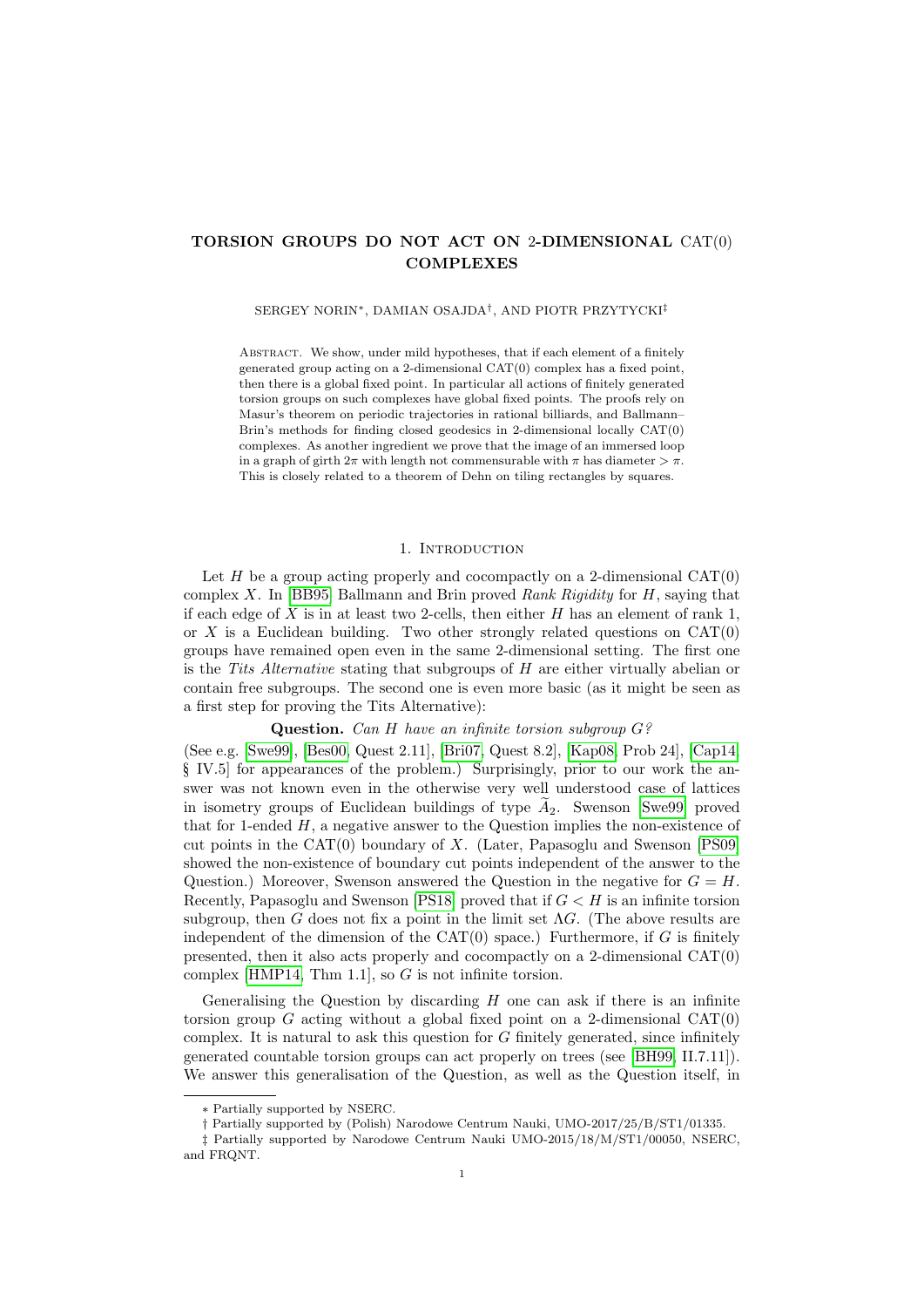the negative in Corollaries [1.3](#page-2-0) and [1.4.](#page-2-1) These are two consequences of our main Theorem [1.1,](#page-1-0) concerning more general actions of groups on 2-dimensional CAT(0) complexes. Under mild hypotheses, it states that locally elliptic actions have global fixed points. This result as well as both corollaries are new even in the case of 2 dimensional Euclidean buildings. In particular, they confirm the corresponding special case of [\[Mar15,](#page-25-10) Conj 1.2], and extend results of [\[Par03\]](#page-25-11). Note that finitedimensionality assumption is important, since there are infinite torsion Grigorchuk groups that are amenable [\[Gri84\]](#page-25-12), and hence they act properly on a Hilbert space, which is  $CAT(0)$ . Also Burnside groups, that is, infinite torsion groups of bounded exponent can act without a global fixed point on infinite dimensional CAT(0) cubical complexes [\[Osa18\]](#page-25-13).

We now pass to discussing the general setup for Theorem [1.1.](#page-1-0) Let  $X$  be a 2dimensional simplicial complex, which we will call a *triangle complex*. We assume additionally that X has a *piecewise smooth Riemannian metric*, which is a family of smooth Riemannian metrics  $\sigma_T, \sigma_e$  on the triangles and edges such that the restriction of  $\sigma_T$  to e is  $\sigma_e$  for each  $e \subset T$ . Riemannian metrics  $\sigma_T, \sigma_e$  induce metrics (i.e. distance functions)  $d_T, d_e$  on triangles and edges. We then equip X with the *quotient pseudometric* d (see [\[BH99,](#page-25-9) I.5.19]).

We assume that the triangles containing each vertex  $v$  of  $X$  belong to only finitely many isometry classes of  $\sigma_T$ . We also assume that  $(X, d)$  is a complete length space. This holds for example:

- if there are only finitely many isometry classes of  $\sigma_T$  (see [\[BH99,](#page-25-9) I.7.13] for X an  $M_{\kappa}$  *complex*, meaning that each  $\sigma_T$  has Gaussian curvature  $\kappa$  and geodesic sides; the general case follows using a bilipschitz map from  $X$  to an  $M_{\kappa}$  complex), or
- if X is the space **X** for the tame automorphism group Tame( $\mathbf{k}^3$ ), with **k** of characteristic 0 [\[LP20,](#page-25-14) Prop 5.4 and Lem 5.8]. Some cells of  $X$  are polygons instead of triangles, but we can easily transform  $X$  into a triangle complex by subdividing.

We consider an action of a group  $G$  on  $X$  by *automorphisms*, i.e. simplicial automorphisms that preserve the metrics  $\sigma_T$ . Consequently, they are isometries of  $(X, d)$ .

See Section [2](#page-3-0) for the discussion of the  $CAT(0)$  property and the definition of having *rational angles*. For example, if the triangles of X have all angles commensurable with  $\pi$ , then X has rational angles.

<span id="page-1-0"></span>**Theorem 1.1.** *Let* (X, d) *be a* CAT(0) *triangle complex. Let* G *be a finitely generated group acting on* X *without a global fixed point. Assume that*

- *(i) each element of* G *fixing a point of* X *has finite order, or*
- *(ii)* X *is locally finite, or*
- *(iii)* X *has rational angles with respect to* G*.*

*Then* G *has an element with no fixed point in* X*.*

While we believe that Theorem [1.1](#page-1-0) holds also without  $(i)$ , $(ii)$ , and  $(iii)$ , this does not seem to be tractable with our methods. For example, if we wanted to keep the same line of argument as under condition (iii), we would need in particular the existence of periodic trajectories in triangular billiards, which is a major open problem (see e.g. [\[Mas86\]](#page-25-15)).

Note that we do not assume that the edges of a triangle  $T$  of  $X$  have geodesic curvature 0 in  $\sigma_T$  (see **X** above for an example). On the other hand, if we made this additional assumption, we could replace each  $\sigma_T$  by the Euclidean metric, which would allow us to discard Lemma [5.5](#page-12-0) and the last three paragraphs of the proof of Proposition [3.4,](#page-7-0) and which would simplify the proof of Lemma [2.1.](#page-4-0)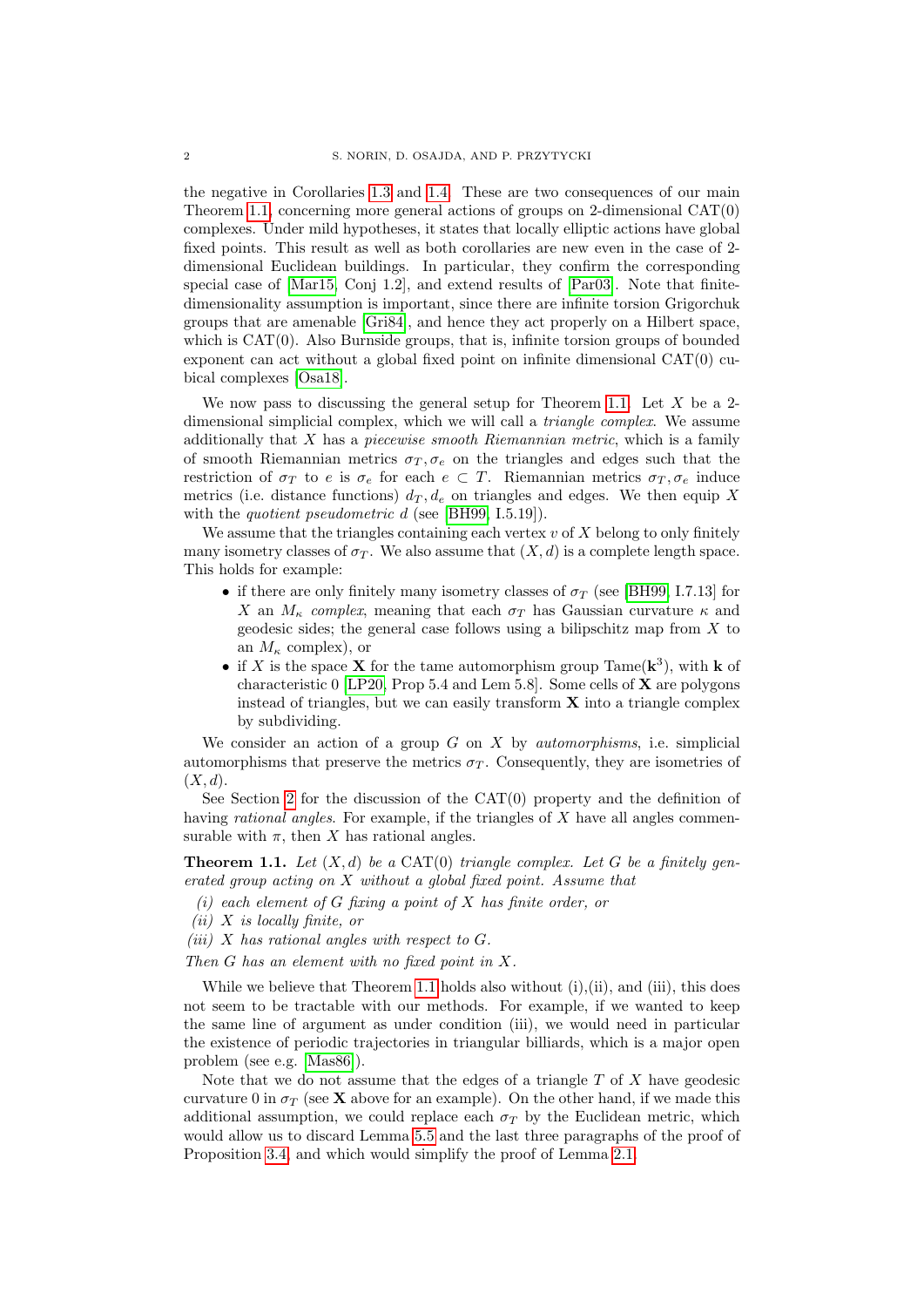Applying Theorem [1.1](#page-1-0) and then [\[CL10,](#page-25-16) Thm 1.1] to the family of fixed point sets for all finitely generated subgroups  $G$  of  $H$  below gives:

**Corollary 1.2.** Let  $(X, d)$  be a CAT(0) *triangle complex. Let*  $H$  *be a group acting on* X *such that each element of* H *fixes a point of* X*. Assume that (i),(ii), or (iii) holds, with respect to* H. Then H *fixes a point of*  $X \cup \partial X$ .

Theorem [1.1](#page-1-0) under condition (i) can be rephrased in the following way.

<span id="page-2-0"></span>**Corollary 1.3.** *Let* (X, d) *be a* CAT(0) *triangle complex. Let* G *be a finitely generated group acting on* X *without a global fixed point. Then* G *has an element of infinite order.*

The following corollary answers the Question. Note that the finite generation assumption is removed here.

<span id="page-2-1"></span>**Corollary 1.4.** Let  $(X, d)$  be a CAT(0) *triangle complex. Let*  $H$  *be a group acting properly and cocompactly on* X*. Then any subgroup* G *of* H *is finite or has an element of infinite order.*

*Proof.* Suppose that all elements of G have finite order. By [\[BH99,](#page-25-9) II.2.8(2)], there is a finite bound on the size of all finite subgroups of  $H$ . Let then  $F$  be a maximal finite subgroup of G. We will prove that  $F = G$ . Otherwise, there is  $g \in G - F$ . Then  $\langle F, g \rangle$  is finitely generated and thus by Corollary [1.3](#page-2-0) it is finite. This contradicts the maximality of  $F$ .

In view of the Question and Corollary [1.3](#page-2-0) we state the following conjecture, which we could not find elsewhere in the literature. Observe that, as in the proof of Corollary [1.4,](#page-2-1) the conjecture implies a negative answer to the Question in the setting of finite-dimensional CAT(0) complexes.

**Conjecture 1.5.** *Every finitely generated group acting without a global fixed point on a finite-dimensional* CAT(0) *complex contains an element of infinite order.*

Note that the conjecture is known to hold for  $CAT(0)$  cubical complexes by a work of Sageev [\[Sag95,](#page-25-17) proof of Thm 5.1]. The proof relies heavily on the structure of the space with walls for such complexes.

In the proof of Theorem [1.1](#page-1-0) under conditions (i) or (ii) we will need the following graph-theoretic result of independent interest.

Below, by a *graph* we mean a (possibly infinite) metric graph with finitely many possible edge lengths. A closed edge-path embedded in a graph Λ is a *cycle of* Λ. An embedded edge-path P in Λ is a *segment of* Λ if the endpoints of P have degree (i.e. valence) at least three in  $\Lambda$ , but every internal vertex of P has degree two.

<span id="page-2-2"></span>**Theorem 1.6.** *Let* Γ *be a graph, and let* Γ 0 *be a finite subgraph of* Γ *with all vertices of degree at least two. Assume that*

- *the girth of*  $\Gamma$  *is*  $> 2\pi$ *, and*
- *each*  $x, y$  *in*  $\Gamma'$  *are at distance*  $\leq \pi$  *in*  $\Gamma$ *.*

*Then all cycles and segments of*  $\Gamma'$  *have length commensurable with*  $\pi$ *.* 

The special case of Theorem [1.6,](#page-2-2) where  $\Gamma' = \Gamma$ , was established by Ballmann and Brin [\[BB95,](#page-25-0) Lem 6.1], who proved additionally that such  $\Gamma$  is a spherical building. and so in particular all its segments have the same length.

Theorem [1.6](#page-2-2) has the following immediate consequence.

<span id="page-2-3"></span>**Corollary 1.7.** Let  $\Gamma$  be a graph, and let  $\gamma: C \to \Gamma$  be a closed edge-path immersed *in* Γ*. Assume that*

• *the girth of*  $\Gamma$  *is*  $\geq 2\pi$ *, and*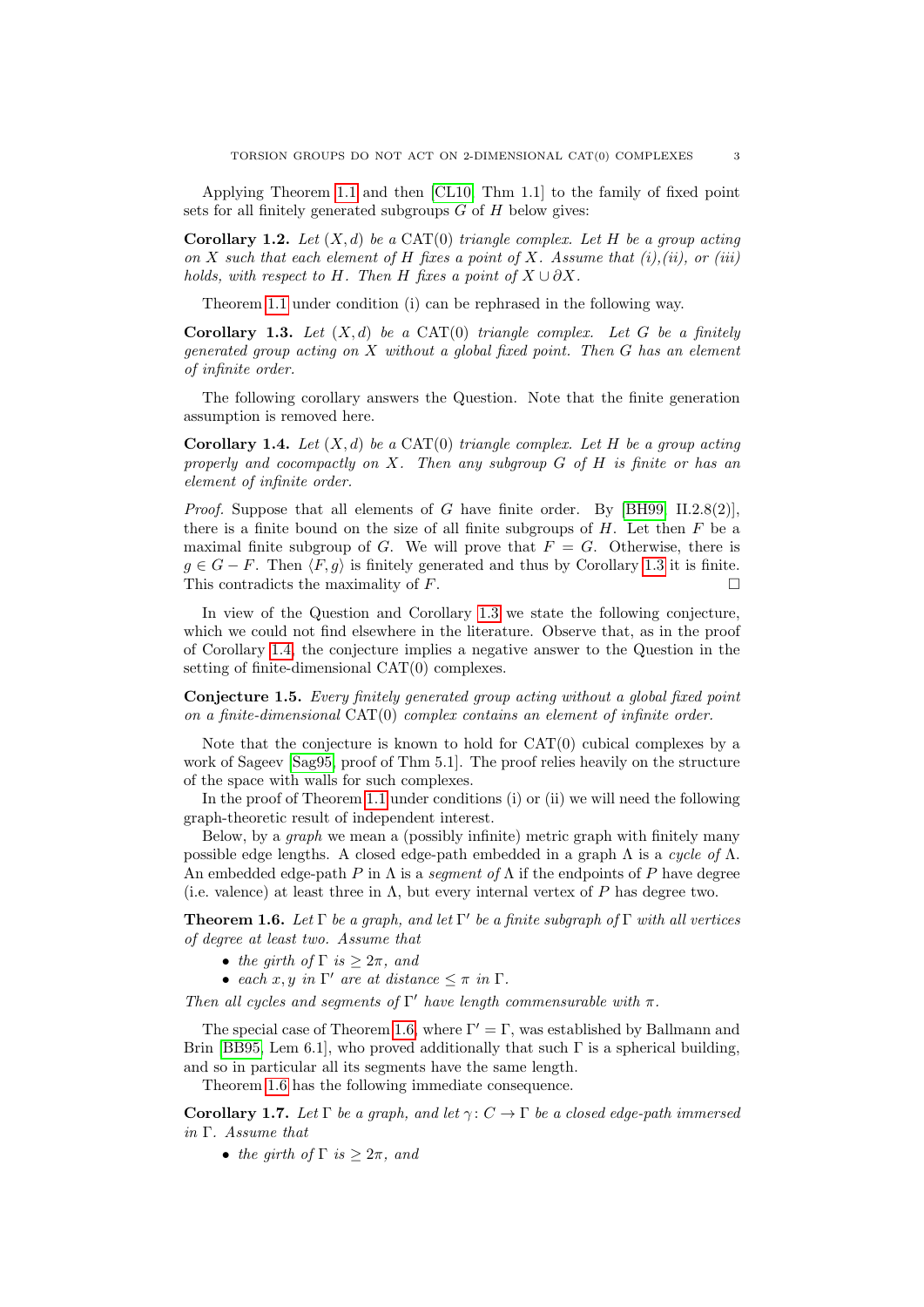• *each*  $x, y$  *in*  $\gamma(C)$  *are at distance*  $\leq \pi$  *in*  $\Gamma$ *.* 

*Then the length of*  $\gamma$  *is commensurable with*  $\pi$ *.* 

Interestingly, Theorem [1.6](#page-2-2) will follow from a generalisation of a classical theorem of Dehn [\[Deh03\]](#page-25-18) stating that a rectangle tiled by finitely many squares has commensurable side lengths.

**Idea of proof of Theorem [1.1.](#page-1-0)** Suppose by contradiction that for each  $f \in G$ the set  $Fix(f)$  of fixed points of f is nonempty. We wish to prove inductively that for any finite set of elements  $f_1, \ldots, f_n \in G$  (in particular for a generating set) the intersection  $Fix(f_1) \cap \cdots \cap Fix(f_n)$  is nonempty. Here we illustrate the induction step from  $n = 2$  to  $n = 3$ . Suppose that  $Fix(f_1)$ ,  $Fix(f_2)$ ,  $Fix(f_3)$  pairwise intersect but their triple intersection is empty. We then find a simplicial disc  $\Delta$ with decomposition of its boundary into three paths  $\partial \Delta = P \cup Q \cup R$  together with a simplicial map  $\psi$  from  $\Delta$  to X that sends P, Q, R into Fix(f), Fix(q), Fix(h), respectively. We suppose that  $\Delta$  has minimal possible area. Under condition (iii) on rational angles we find a periodic billiard trajectory  $\omega$  in  $\Delta$  outside its 0-skeleton  $\Sigma$ . Then  $\psi(\omega)$  develops to an axis in X of a loxodromic element of G and leads to contradiction. If the angle at a vertex  $v \in \Sigma$  is not commensurable with  $\pi$ , then developing the image under  $\psi$  of the link at v and using condition (i) or (ii) we construct a closed edge-path in the link of  $\psi(v)$  in X of length not commensurable with  $\pi$ . Applying Corollary [1.7](#page-2-3) to that path we obtain directions at  $\psi(v)$  at distance  $>\pi$ . These directions permit to construct a trajectory through v that develops to an axis of a loxodromic element.

**Organisation.** In Section [2](#page-3-0) we discuss CAT(0) spaces and the rational angles property. In Section [3](#page-6-0) we outline the proof of Theorem [1.1](#page-1-0) for 2-generated  $G$ . In Sections [4](#page-8-0) and [5](#page-11-0) we fill in the details of that outline. In Section [6](#page-16-0) we complete the proof of Theorem [1.1.](#page-1-0) The proof of Theorem [1.6](#page-2-2) is postponed till Section [7.](#page-18-0)

**Acknowledgements.** We thank Werner Ballmann, Martin Bridson, Pierre-Emmanuel Caprace, Jingyin Huang, Stéphane Lamy, Timothée Marquis, Frédéric Paulin, and Eric Swenson for introducing us to the state of affairs in the subject, for their comments and encouragement. We thank the referees for corrections and remarks. This paper was written while D.O. was visiting McGill University. We would like to thank the Department of Mathematics and Statistics of McGill University for its hospitality during that stay.

### 2. Rational angles

<span id="page-3-0"></span>Let v be a vertex of a triangle complex X. Let  $lk_n$  be the graph that is the *link* of v, as defined in [\[BB95,](#page-25-0) page 176]. Namely, vertices of  $lk_v$  correspond to edges of X containing v and edges of  $lk_v$  correspond to triangles of X containing v. We treat  $lk_v$  as a length metric space  $(lk_v, d_v)$  where the length of each edge is the angle in an appropriate triangle of  $X$ . Since we assumed that triangles containing  $v$ belong to only finitely many isometry classes of  $\sigma_T$ , there are only finitely many possible edge lengths in a given  $lk_v$ , and so  $lk_v$  is complete.

For a piecewise smooth simplicial map  $\phi: X \to X'$  we keep the notation  $\phi$  for all the maps  $\mathbf{lk}_v \to \mathbf{lk}_{\phi(v)}$  induced by  $\phi$ .

The *space of directions*  $S_v$  at v is the set of geodesics issuing from v, where we identify geodesics at Alexandrov angle 0 (see [\[BH99,](#page-25-9) II.3.18]). The Alexandrov angle equips  $S_v$  with a metric.

Suppose that X is CAT(0). Consider the map  $i: \mathbf{lk}_v \setminus \mathbf{lk}_v^0 \to S_v$  mapping each point in the interior of an edge of  $lk_v$  to the class of the appropriate geodesic in the corresponding triangle of  $X$  containing  $v$  (which remains a geodesic in  $X$  since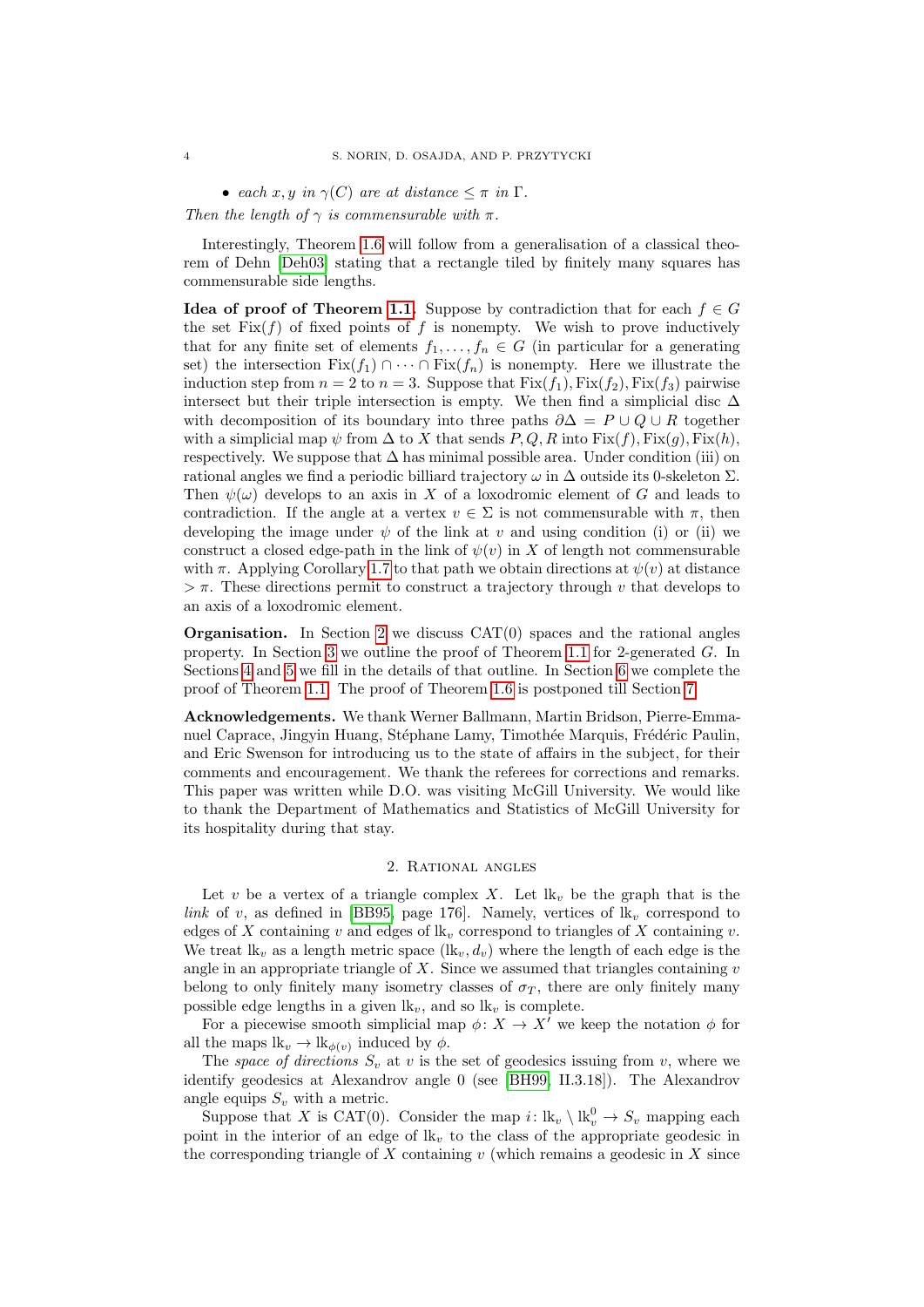X is CAT(0)). Note that we cannot similarly define i on the vertex set  $lk_v^0$ , since for example for  $X = T$  a single triangle with  $(T, \sigma_T)$  isometric to a sector of a Euclidean disc, and  $v \neq w$  vertices of T distinct from the centre of the disc, there is no geodesic issuing from  $v$  tangent to the edge  $vw$  of  $T$ .

<span id="page-4-0"></span>**Lemma 2.1.** *Let* v *be a vertex of a* CAT(0) *triangle complex* X*. Suppose that each edge of* X *containing* v *is contained in a triangle of* X*. Then* i *extends to an isometry from*  $\mathbf{lk}_v$  *considered with the metric that is the minimum of*  $d_v$  *and*  $\pi$  *to the completion*  $\overline{S}_v$  *of*  $S_v$ *.* 

*Proof.* We first prove that the image of i is dense in  $S_v$ . Indeed, after possibly subdividing X, we can assume that in each triangle T containing v, the geodesic  $\gamma_T$ starting at v and bisecting the angle of  $T$  at v ends at the opposite side of  $T$ . Since  $X$ is uniquely geodesic, a geodesic vx cannot intersect  $\gamma_T$  transversely. Thus if vx is contained in the union  $St(v)$  of all the closed triangles containing v, then vx cannot intersect outside  $v$  two distinct edges containing  $v$ . Consequently, we have at least one of the following situations. If  $vx$  contains a geodesic  $vy$  contained in a triangle of X, then the class of vx in  $S_v$  lies in the closure of the image under i of the corresponding open edge of  $\mathbf{lk}_v$ . If each  $vy \subset vx$  intersects infinitely many times the same edge e containing v, then the class of vx in  $S_v$  lies in the closure of the image under i of any open edge of  $lk_v$  corresponding to a triangle containing e.

Since  $d_v$  is a complete metric on  $\mathbf{lk}_v$ , the minimum of  $d_v$  and  $\pi$  is also complete. Thus to prove the lemma it remains to justify that i is an isometric embedding. This is easy in the special case where all the edges of  $X$  containing  $v$  are geodesics, and we reduce the general case to that special case in the following way. It is easy to see that i is 1-Lipschitz. Conversely, let  $\xi, \eta \in \mathbb{R}_v$  be at distance  $\geq \varepsilon > 0$ from  $\mathbf{lk}_{v}^{0}$ , with  $2\varepsilon$  smaller than the length of the shortest edge of  $\mathbf{lk}_{v}$ . After possibly subdividing  $X$ , we can assume that in each triangle  $T$  containing  $v$ , the geodesics  $\gamma_T^e, \gamma_T^f$  starting at v at angle  $\varepsilon$  from the edges  $e, f$  of T end at the opposite side of T, and that for given e, various  $\gamma_T^e$  have the same length. Let  $\text{St}_{\varepsilon}(v)$  be the triangle complex obtained from  $St(v)$  by replacing each triangle T by the triangle  $T_{\varepsilon} \subset T$  bounded by  $\gamma_T^e \cup \gamma_T^f$  and an arc in the side of T opposite to v, and by identifying all  $\gamma^e_T$  for given e. Let  $p_\varepsilon$ : St $(v) \to \text{St}_{\varepsilon}(v)$  be the 1-Lipschitz map whose restriction to each  $T_{\varepsilon}$  is the identity, and which maps each point x in the component of  $St(v) \setminus \bigcup T_{\varepsilon}$  containing  $e \setminus v$  to the point on  $\gamma_T^e$  at distance  $\min\{d(x,v),|\gamma_T^e|\}$ from v. Let  $\xi'$  and  $\eta'$  be geodesics in  $St(v)$  that represent  $i(\xi)$  and  $i(\eta)$ . It is clear that the Alexandrov angle between  $p_{\varepsilon}(\xi')$  and  $p_{\varepsilon}(\eta')$  does not exceed the Alexandrov angle between  $\xi'$  and  $\eta'$ . Furthermore, by the special case above applied to  $St_{\varepsilon}(v)$ , the former Alexandrov angle converges to  $\min\{d_v(\xi,\eta),\pi\}$  as  $\varepsilon\to 0$ . This justifies that *i* is an isometric embedding.  $\square$ 

For  $X$  to be  $CAT(0)$  it is necessary that

- (a) the girth of each  $\mathbf{lk}_v$  is  $\geq 2\pi$ ,
- (b) the Gaussian curvature of  $\sigma_T$  at any interior point of T is  $\leq 0$ ,
- (c) the sum of geodesic curvatures in any two distinct triangles at any interior point of a common edge is  $\leq 0$ , and
- (d) X is simply connected.

Note that condition (c) can be justified exactly as in the proof of [\[BB96,](#page-25-19) Thm 7.1]. Condition (a) follows from Lemma [2.1,](#page-4-0) since we can assume without loss of generality that each edge of X containing v is contained in a triangle of X, and  $\overline{S}_v$  is CAT(1) by [\[BH99,](#page-25-9) II.3.19].

While it seems that  $(a)$ – $(d)$  are also sufficient conditions for X to be CAT $(0)$  (one would need to couple the ideas from [\[BB96\]](#page-25-19) and [\[BH99\]](#page-25-9)), only under the following assumptions this has been verified in the literature.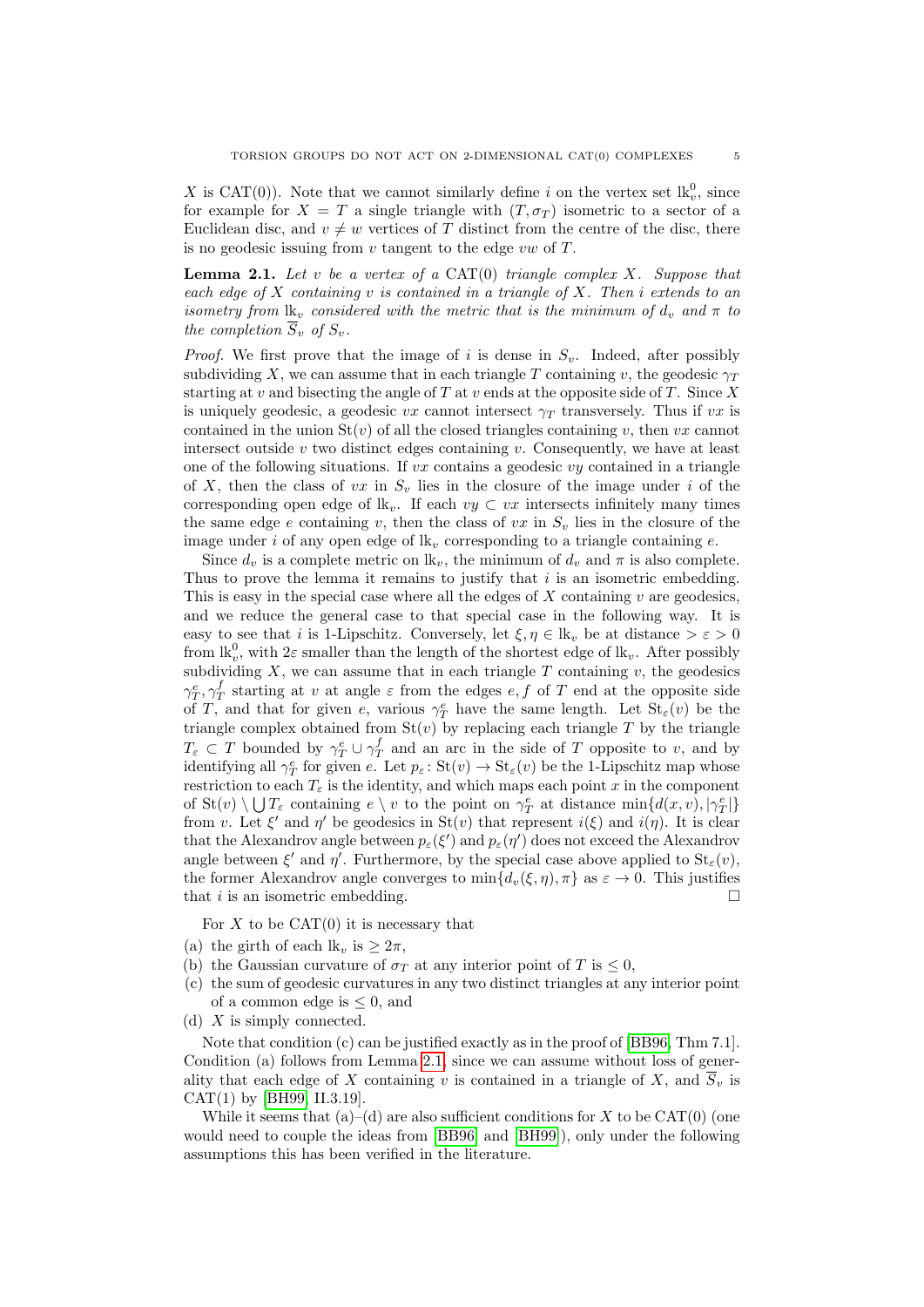- $X$  is locally finite [\[BB96,](#page-25-19) Thm 7.1], or
- X is an  $M_{\kappa}$  complex with  $\kappa \leq 0$  and there are only finitely many isometry classes of  $\sigma_T$  [\[BH99,](#page-25-9) II.5.2 and II.5.4], or
- X is the space X for the tame automorphism group Tame( $\mathbf{k}^3$ ) [\[LP20,](#page-25-14) Thm A].

The following lemma guarantees the existence of a sensible *barycentric subdivision* for triangle complexes.

**Lemma 2.2.** *Let* X *be a triangle complex. Then we can equip the barycentric subdivision* X<sup>0</sup> *of* X *with a piecewise smooth Riemannian metric so that we have an isometry*  $X \to X'$  *under which each automorphism of* X *is mapped to an automorphism of*  $X'$ .

*Proof.* To obtain  $X'$ , we subdivide each edge of  $X$  into two edges of equal length. Now, let  $(T, \sigma_T)$  be an isometry class of a triangle of X. Let Aut $(T)$  be the automorphism group of  $T$ . Our goal is to pick an interior point  $m$  of  $T$  and a collection of six disjoint smooth arcs in the interior of  $T$  joining  $m$  with the vertices and edge midpoints of T that is invariant under  $Aut(T)$ .

If Aut(T) is trivial, then we can choose m and the arcs arbitrarily. If  $Aut(T)$ contains only one nontrivial element f that fixes a vertex v of T, then  $Fix(f)$  is a smooth arc from v to the midpoint of the opposite edge. We then pick  $m \in Fix(f)$ . two of the arcs of our collection inside  $Fix(f)$ , two others in one component of  $T - Fix(f)$ , and two last ones in the other component, as the images under f of the preceding ones. If  $\text{Aut}(T)$  is the dihedral group, with involutions  $f, g, h$ , then we choose m to be the unique intersection point of  $Fix(f), Fix(g), Fix(h)$ , and choose the arcs inside these fixed point sets. Finally, if  $Aut(T) = \langle f \rangle$  is cyclic of order 3, then let m be the unique fixed point of f. Inside the quotient orbifold  $T/\text{Aut}(T)$ choose two disjoint smooth arcs joining  $m$  to the unique vertex and edge midpoint, and lift them to  $T$ .

<span id="page-5-0"></span>**Definition 2.3.** Let v be a vertex of X. An immersed edge-path  $\gamma$  in lk<sub>v</sub> is *flat* if

- (i) each edge of  $\gamma$  corresponds to a triangle T of X with Gaussian curvature 0 at any point of T, and
- (ii) the sum of geodesic curvatures in any two such consecutive triangles  $T, T'$  at any point of  $T \cap T'$  is 0.

We say that X has *rational angles* with respect to an action of a group G, if for each vertex v of X we have a discrete set  $\Lambda \subset \mathbb{R}_v$  that is

- invariant under the stabiliser  $G_v$ , and such that
- for any subdivision  $X'$  of X inducing a subdivision  $\mathbf{lk}'_v$  of  $\mathbf{lk}_v$  with  $\Lambda$  contained in the vertex set of  $\mathbf{lk}'_v$ , each flat immersed edge-path  $\gamma$  in  $\mathbf{lk}'_v$  that is disjoint from  $\Lambda$ , except possibly at the endpoints, is
	- **–** finite, and
	- if it has endpoints in  $\Lambda$ , then its length is commensurable with  $\pi$ .

For example, if all triangles of X have only angles commensurable with  $\pi$ , then X has rational angles with respect to any automorphism group of  $X$ , since we can take for  $\Lambda$  all the vertices of  $\mathbf{lk}_v$ . This includes all  $A_2, C_2$ , and  $G_2$  buildings.

Note that if a triangle complex  $X$  has rational angles with respect to an action of a group  $G$ , then X has rational angles with respect to the action of any subgroup of G.

<span id="page-5-1"></span>**Lemma 2.4.** *Let* X *be a triangle complex that has rational angles with respect to an action of a group* G*. Then its barycentric subdivision* X<sup>0</sup> *has also rational angles with respect to* G*.*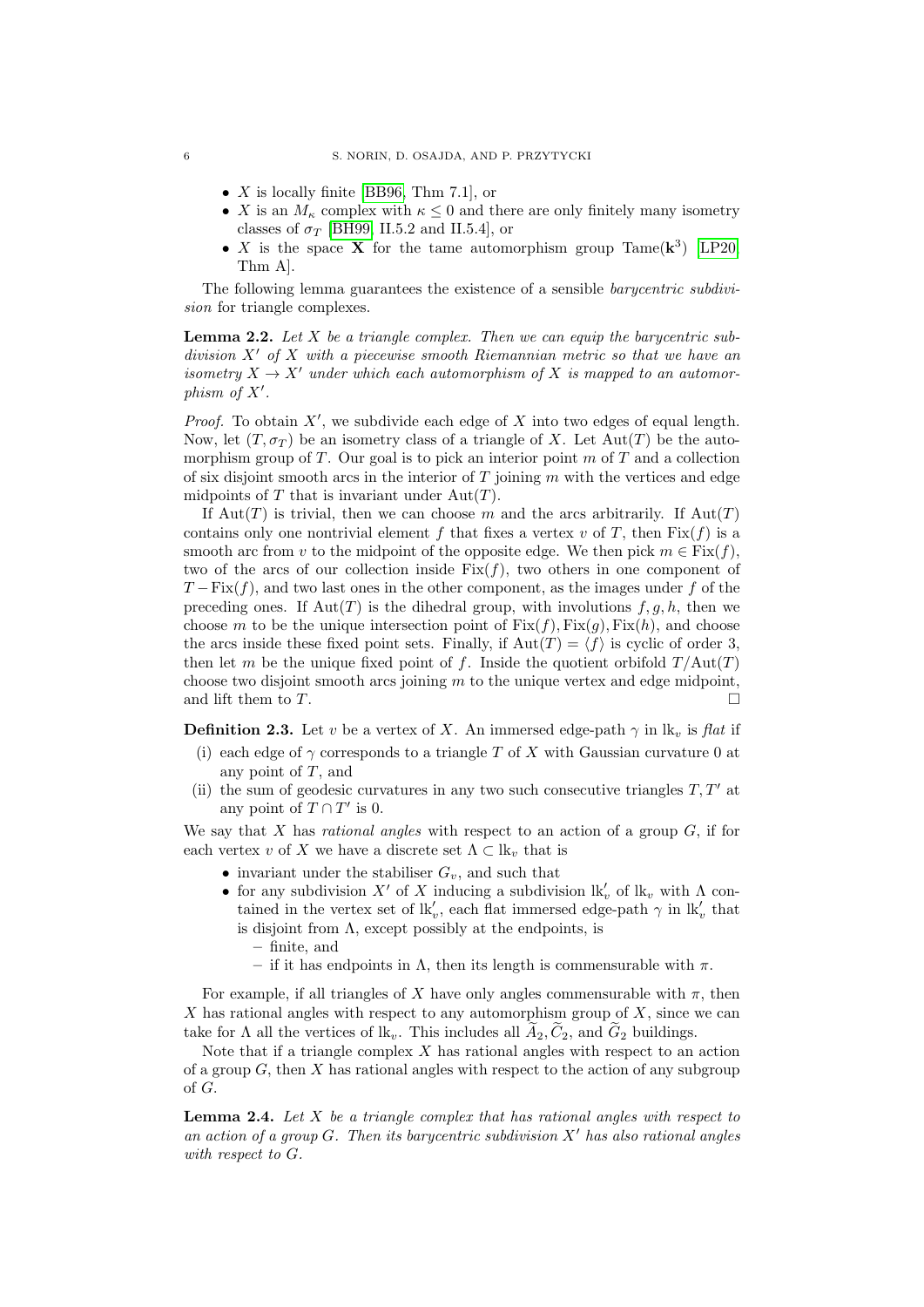*Proof.* Let v be a vertex of X'. We will denote by  $\mathbf{lk}'_v$  the link of v in X'. Our goal is to find  $\Lambda' \subset \mathrm{lk}_v'$  satisfying Definition [2.3.](#page-5-0)

If v is the barycentre of a triangle T of X, then  $\mathbf{lk}'_v$  is a cycle of combinatorial length 6 and angular length  $2\pi$ . Let  $\lambda$  be a vertex of  $\mathbf{lk}'_v$ . In the case where  $\text{Aut}(T)$ has order 2, we additionally require that  $\lambda$  is fixed by Aut(T). Then we can take  $\Lambda' = \text{Aut}(T)\lambda$ . If v is the midpoint of an edge e of X, then we can take  $\Lambda'$  to consist of the two vertices of  $\mathbb{R}'_v$  corresponding to e.

Finally, assume that v is also a vertex of X. Then  $\mathbf{lk}'_v$  is a subdivision of  $\mathbf{lk}_v$ , the link of v in X. Let  $\Lambda \subset \mathbb{R}_v$  be the set satisfying Definition [2.3.](#page-5-0) Then it suffices to take  $\Lambda' = \Lambda$  under the identification of  $lk'_v$  with  $lk_v$ .

# <span id="page-6-1"></span>**Lemma 2.5.** *The space*  $X$  *for*  $\text{Tame}(k^3)$  *constructed in* [\[LP20\]](#page-25-14) *has rational angles.*

*Proof.* The proof is aimed at readers familiar with [\[LP20\]](#page-25-14). Let  $\rho_+ : \mathbf{X} \to \nabla_+$  be the folding from [\[LP20,](#page-25-14) Cor 2.5]. Let  $P \subset \mathbb{R}_{\rho_+(v)}$  be the directions determined by the *principal lines*: through  $\rho_{+}(v)$  and  $[1, 0, 0], [0, 1, 0],$  or  $[0, 0, 1]$ . Let  $\Lambda = \rho_{+}^{-1}(P)$ . These are the only possible directions of edges from  $\rho_{+}(v)$  that are geodesics, since all edges lie in admissible lines (see [\[LP20,](#page-25-14) §4.A]) and the only admissible lines that are geodesics are principal (equality case in [\[LP20,](#page-25-14) Lem 5.1]). Let  $\gamma$  be a flat immersed edge-path in a subdivision of  $lk_v$  that is disjoint from  $\Lambda$ , except possibly at the endpoints. Thus by Definition [2.3\(](#page-5-0)ii), the image of  $\gamma$  under  $\rho_+$  in  $\mathrm{lk}_{\rho_+(v)}$ might not be immersed only at P. Since consecutive points of P are at distance  $\frac{\pi}{3}$ (see [\[LP20,](#page-25-14) Rm 5.2]), the length of  $\gamma$  is bounded by  $\frac{\pi}{3}$  with equality if and only if  $\gamma$  has endpoints in  $\Lambda$ .

Lemma [2.5](#page-6-1) and Theorem [1.1\(](#page-1-0)iii) have the following immediate consequence, which is the first step towards the Tits Alternative for  $\text{Tame}(\mathbf{k}^3)$ .

**Corollary 2.6.** Let G be a finitely generated subgroup of  $\text{Tame}(\mathbf{k}^3)$  acting on **X** *without a global fixed point. Then* G *has an element with no fixed point in* X*.*

### 3. Pairs of generators

<span id="page-6-0"></span>In this section we prove Theorem [1.1](#page-1-0) for a 2-generated group G. For an automorphism f of a simplicial complex X,  $Fix(f) \subset X$  denotes the set of fixed points of  $f$ .

<span id="page-6-2"></span>**Proposition 3.1.** *Let* f, g *be automorphisms of a* CAT(0) *triangle complex* X *satisfying condition (i),(ii), or (iii) of Theorem [1.1,](#page-1-0) with respect to*  $\langle f, g \rangle$ *. Suppose that both*  $Fix(f), Fix(g)$  *are nonempty. Then*  $Fix(f)$  *intersects*  $Fix(g)$ *, or*  $\langle f, g \rangle$ *contains an element with no fixed point in* X*.*

In the proof we will need the following terminology. We say that an automorphism f of a simplicial complex X acts *without inversions*, if whenever f stabilises a simplex of  $X$ , then it fixes it pointwise.

<span id="page-6-3"></span>**Definition 3.2.** Let S be a two-sphere with three marked points  $p, q, r$ , and a basepoint z distinct from  $p, q, r$ . Choose  $f_S^{-1}, g_S$  and  $h_S = g_S^{-1} \circ f_S$  to be elements of the fundamental group  $\pi_1(S-\{p,q,r\}, z)$ , represented by embedded closed paths circling counterclockwise the points p, q, r, respectively, as in Figure [1.](#page-7-1) Let  $\widetilde{S}$  be the branched cover of S over p, q, r corresponding to the universal cover of  $S - \{p, q, r\}$ . For a pair  $(f, g)$  of automorphisms of a 2-dimensional simplicial complex X, an *equivariant triangulation* of  $\widetilde{S}$  *w.r.t.* (*f, q*) is the following object.

First of all, it consists of a structure on S of a ∆*-complex* (as defined in [\[Hat02,](#page-25-20)  $\S2.1$ ), which is a generalisation of a simplicial complex allowing the simplices not to be embedded, and allowing several simplices with the same boundary. We require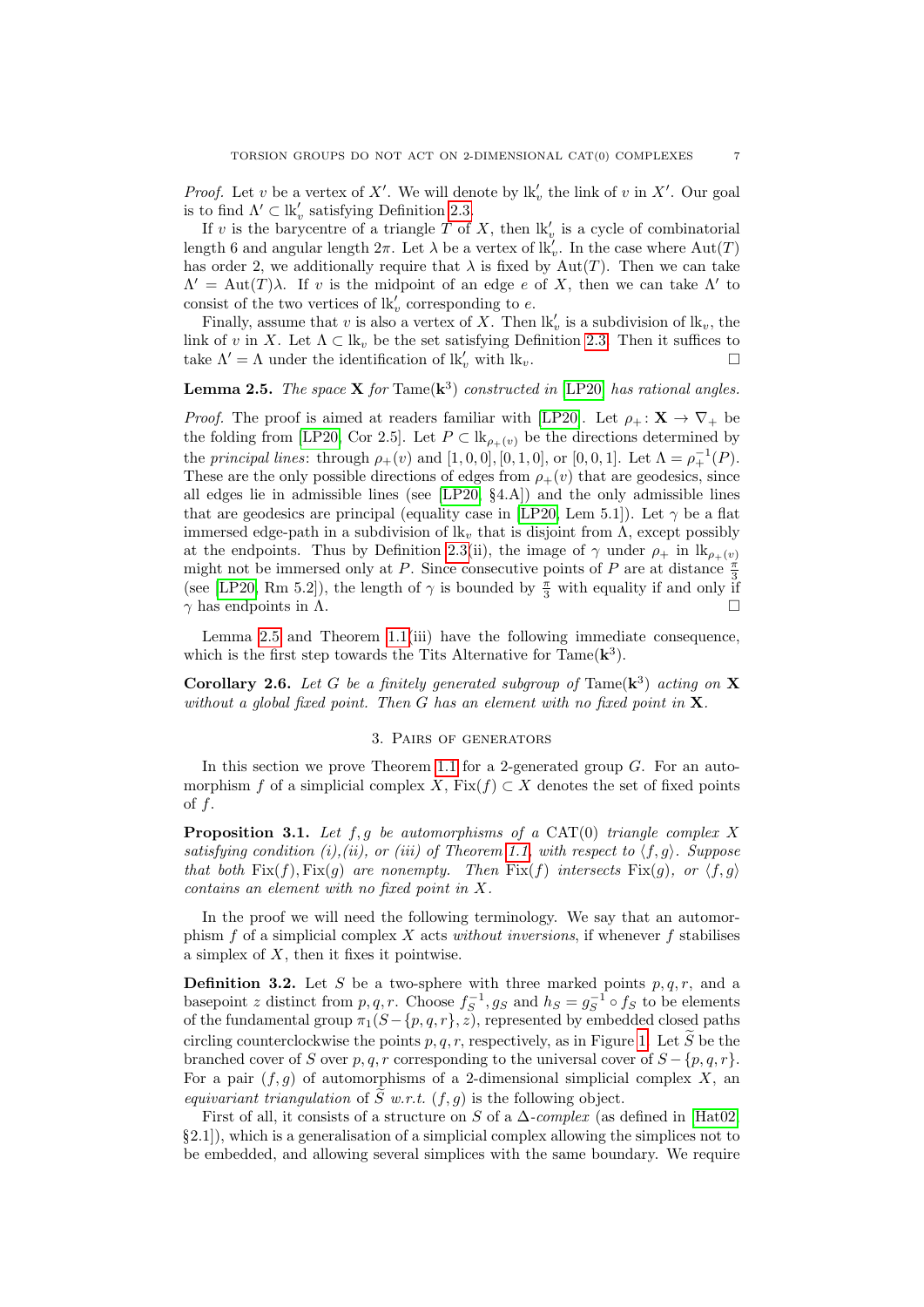that p, q, and r are vertices. We pull back the  $\Delta$ -complex structure on S to a  $\Delta$ -complex structure on  $\widetilde{S}$ .

Secondly, an equivariant triangulation consists of a simplicial map  $\phi$  from  $\widetilde{S}$  to X that is equivariant with respect to the homomorphism from  $\pi_1(S - \{p, q, r\}, z)$  to  $\langle f, g \rangle$  defined by  $f_S \to f, g_S \to g$ , which we will denote by  $\phi_*$ .



<span id="page-7-1"></span>FIGURE 1. An equivariant triangulation.

A simplicial map is *nondegenerate* if it does not collapse an edge to a vertex. A nondegenerate simplicial map is a *near-immersion* if it is a local embedding at each edge midpoint of the source complex.

We begin with listing a lemma and a proposition that piece together to a proof of Proposition [3.1.](#page-6-2)

<span id="page-7-2"></span>**Lemma 3.3.** Let  $f, g, h = g^{-1} \circ f$  be automorphisms of a simply connected 2*dimensional simplicial complex*  $X$ *, with*  $\langle f, g \rangle$  *acting without inversions. Suppose that all*  $Fix(f)$ *,*  $Fix(g)$ *,*  $Fix(h)$  *are nonempty and pairwise disjoint. Then there exists an equivariant triangulation of*  $\widetilde{S}$  *w.r.t.* (*f, q*) *with*  $\phi$  *a near-immersion.* 

Lemma [3.3](#page-7-2) will be proved in Section [4.](#page-8-0)

<span id="page-7-0"></span>**Proposition 3.4.** *Let* f, g *be automorphisms of a* CAT(0) *triangle complex* X *satisfying condition (i),(ii), or (iii) of Theorem [1.1,](#page-1-0) with respect to*  $\langle f, g \rangle$ *. Suppose that we have an equivariant triangulation of*  $\widetilde{S}$  *w.r.t.*  $(f, g)$  *with*  $\phi$  *a near-immersion. Then*  $\langle f, g \rangle$  *contains an element with no fixed point in* X.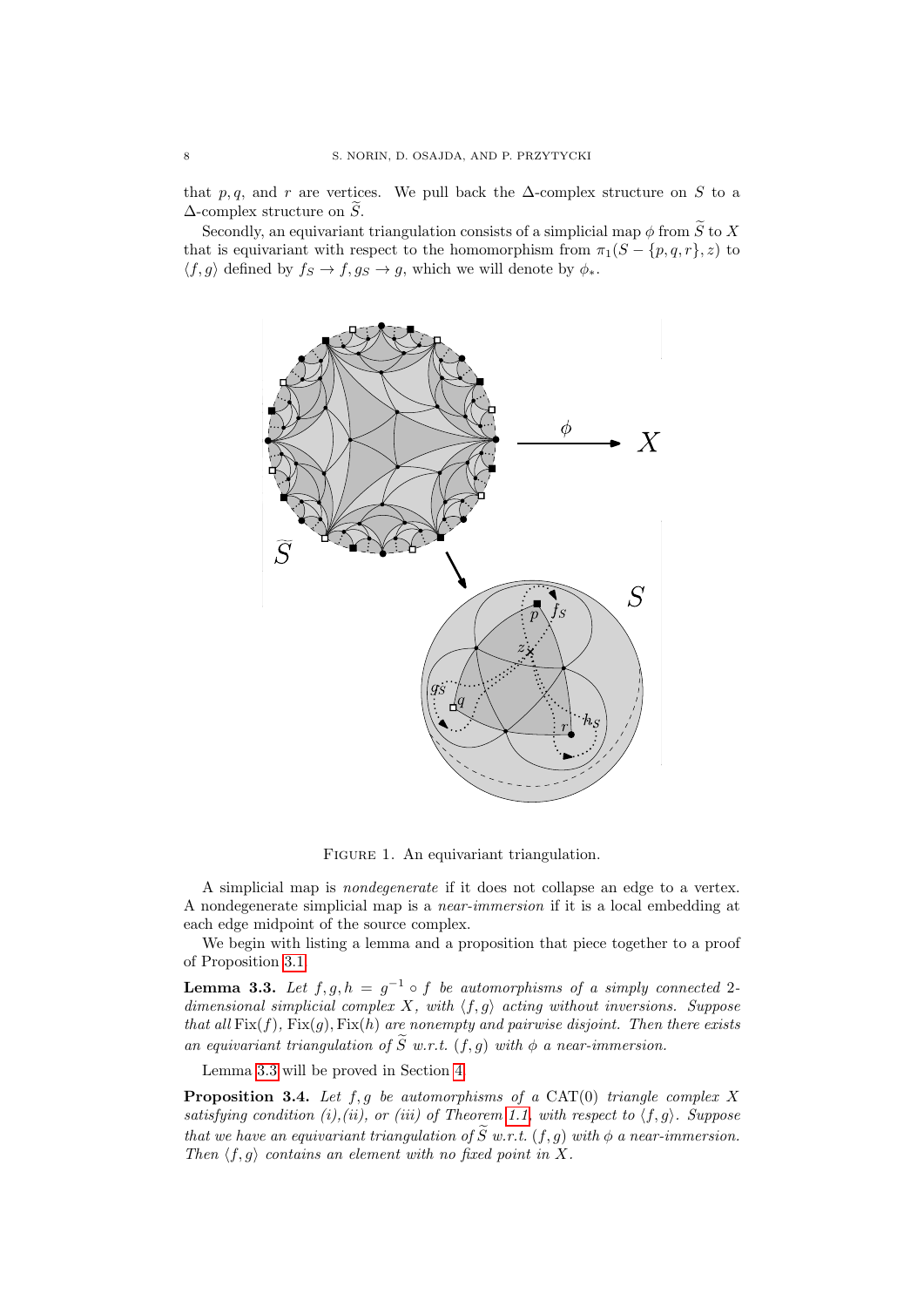Proposition [3.4](#page-7-0) will be proved in Section [5.](#page-11-0)

*Proof of Proposition [3.1.](#page-6-2)* After possibly passing to the barycentric subdivision of X (which obviously preserves the conditions (i) and (ii) of Theorem [1.1,](#page-1-0) and preserves condition (iii) by Lemma [2.4\)](#page-5-1), we can assume that  $\langle f, g \rangle$  acts without inversions. Let  $h = g^{-1} \circ f$ . If h does not have a fixed point in X, then the proof is complete, so we can assume that  $Fix(h)$  is nonempty. Similarly, we can suppose that  $Fix(f)$ is disjoint from Fix $(g)$ . Then Fix $(h)$  is disjoint from both Fix $(f)$  and Fix $(g)$ . By Lemma [3.3,](#page-7-2) there exists an equivariant triangulation of  $\widetilde{S}$  w.r.t.  $(f, q)$  with  $\phi$  a near-immersion. By Proposition [3.4,](#page-7-0)  $\langle f, g \rangle$  contains an element with no fixed point in X.

### 4. Existence of nearly immersed triangulations

<span id="page-8-0"></span>The *area* of a finite 2-dimensional ∆-complex is the number of its triangles. We say that an equivariant triangulation of  $\tilde{S}$  w.r.t.  $(f, g)$  has *minimal area* if the corresponding  $\Delta$ -complex structure on S has minimal area among all equivariant triangulations of  $\tilde{S}$  w.r.t.  $(f, q)$ .

We will need the following relative simplicial approximation theorem of Zeeman.

<span id="page-8-1"></span>**Theorem 4.1** ([\[Zee64\]](#page-26-0)). Let  $D_0$  and X be finite simplicial complexes, and let L be *a subcomplex of*  $D_0$ *. Let*  $\phi$ *:*  $D_0 \rightarrow X$  *be a continuous map such that the restriction of*  $\phi$  *to L is simplicial. Then there are a simplicial subdivision D of*  $D_0$  *such that* L remains a subcomplex of D, and a simplicial map  $\psi: D \to X$  such that the *restrictions of*  $\psi$  *and*  $\phi$  *to L coincide.* 

# *Proof of Lemma [3.3.](#page-7-2)* **Step 1.** *There exists an equivariant triangulation.*

Since f, q act without inversions,  $Fix(f), Fix(q), Fix(h)$  are subcomplexes. Consider any vertices  $a \in Fix(f), b \in Fix(g), c \in Fix(h)$ , and any nontrivial edge-paths  $\alpha$  (resp.  $\beta$ ) from c to a (resp. from c to b) in X. Let  $\gamma: L \to X$  be the closed edge-path  $\alpha^{-1}\beta g(\beta^{-1})f(\alpha)$ , which passes through  $a, c, b, g(c) = f(c)$ , see the top right of Figure [2.](#page-9-0) Let  $D_0$  be the disc with the structure of a simplicial complex obtained by conning off the cycle L. Since X is simply connected,  $\gamma$  extends to a continuous map  $\phi: D_0 \to X$ . By Theorem [4.1,](#page-8-1) applied with X replaced by the finite subcomplex of X containing the image of  $\phi$ , there are a disc D with a structure of a simplicial complex, and a simplicial map  $\psi: D \to X$  whose restriction to  $\partial D = L$  is  $\gamma$ .

We label the points of  $\partial D$  mapping under  $\alpha^{-1}\beta$  to a, b, c, by p, q, r, respectively. We choose a basepoint  $z \in D - \partial D$ . Glueing in D the parts of  $\partial D$  that are the domains of  $\alpha$  and  $f(\alpha)$ , and the parts of  $\partial D$  that are the domains of  $\beta$  and  $g(\beta)$ , we obtain a two-sphere. We identify this two-sphere with our template sphere  $S$  from Definition [3.2,](#page-6-3) as in the bottom of Figure [2.](#page-9-0) This equips S (and hence  $\widetilde{S}$ ) with a structure of a  $\Delta$ -complex. We lift  $D \subset \widetilde{S}$  so that D contains the basepoint  $\widetilde{z}$  of  $\widetilde{S}$ . Then D is a fundamental domain for the action of  $\langle f_S, g_S \rangle$  on  $\tilde{S}$  such that

- (1) D and  $f_S D$  (respectively, D and  $f_S^{-1} D$ ) share the domain of  $f(\alpha)$  (respectively,  $\alpha$ ), and
- (2) D and  $g_S D$  (respectively, D and  $g_S^{-1} D$ ) share the domain of  $g(\beta)$  (respectively,  $\beta$ ).

Let  $\phi_* : \pi_1(S - \{p, q, r\}, z) \to \langle f, g \rangle$  be the homomorphism mapping  $f_S$  to f and g<sub>S</sub> to g as in Definition [3.2.](#page-6-3) We extend  $\psi: D \to X$  to  $\phi: \widetilde{S} \to X$  by defining, for each  $w \in \langle f_S, g_S \rangle$ , the restriction of  $\phi$  to  $wD \subset \widetilde{S}$  to be  $\phi_*(w) \circ \psi \circ w^{-1}$ . By (1) and (2), the map  $\phi$  is well defined on the intersections of D with  $f_S D$  and  $g_S D$ , and consequently  $\phi$  is well defined on the intersections of wD with  $wfsD$  and  $wgsD$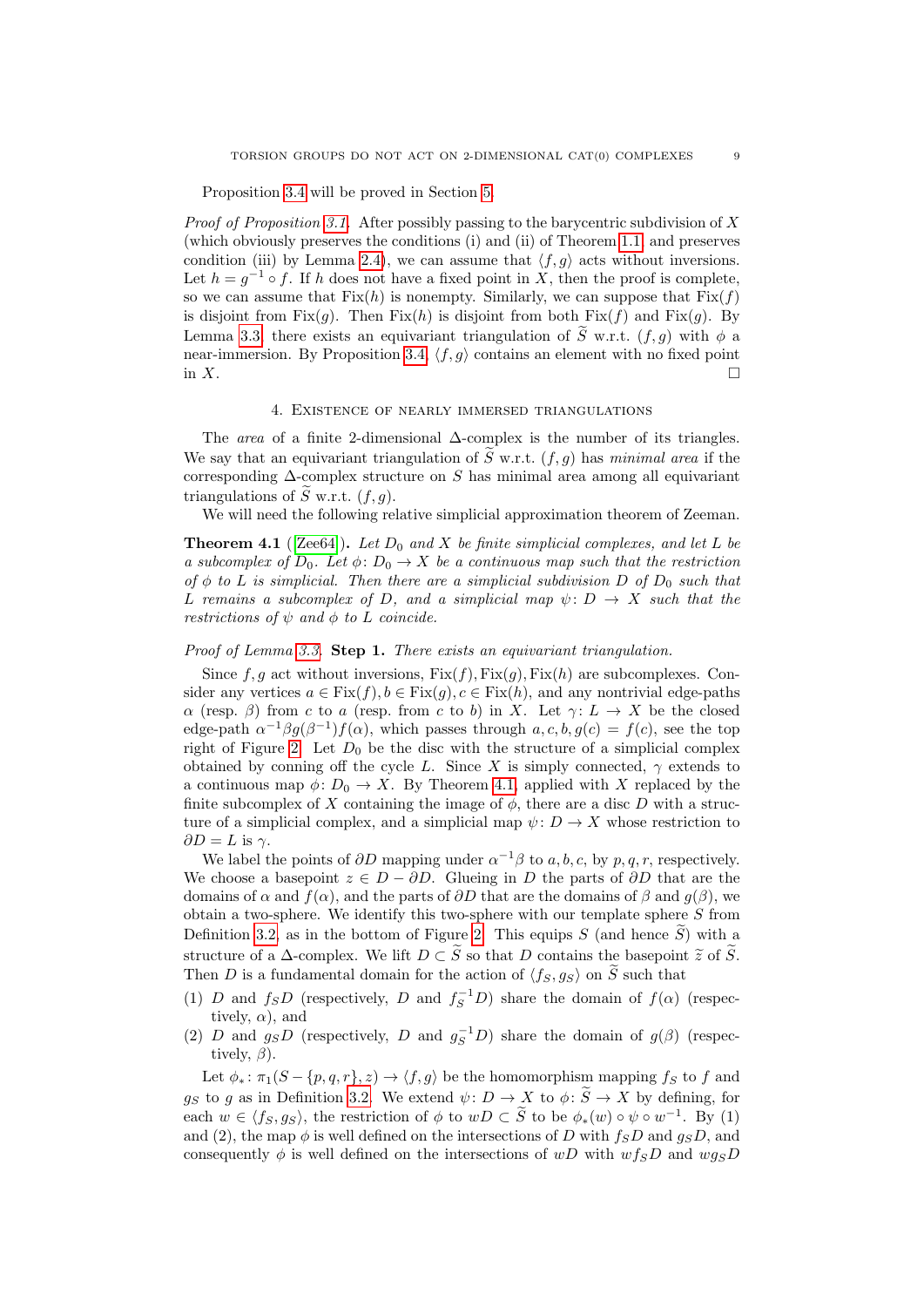

<span id="page-9-0"></span>Figure 2. Proof of Lemma [3.3,](#page-7-2) **Step 1.**

for each  $w \in \langle f_S, g_S \rangle$ . Note that  $\phi$  is equivariant, i.e. it satisfies for each  $\tilde{x} \in \tilde{S}$ and  $w \in \langle f_S, g_S \rangle$  the formula  $\phi(w\tilde{x}) = \phi_*(w)\phi(\tilde{x})$ . Indeed, for  $\tilde{x} = w'x$  with  $x \in D$ and  $w' \in \langle f_S, g_S \rangle$ , by definition we have  $\phi(w\tilde{x}) = \phi(ww'x) = \phi_*(ww')\psi(x)$ , while  $\phi_*(w)\phi(\tilde{x}) = \phi_*(w)\phi(w'x) = \phi_*(w)\phi_*(w')\psi(x)$ . This completes the definition of an equivariant triangulation of  $S$ .

# **Step 2.** *A minimal area equivariant triangulation has nondegenerate*  $\phi$ *.*

Consider an equivariant triangulation of  $\tilde{S}$  of minimal area. Suppose that there is an edge  $\tilde{e} \subset \tilde{S}$  with  $\phi(\tilde{e})$  a vertex. We will find an equivariant triangulation with strictly smaller area, which contradicts minimality. Let e be the projection of  $\tilde{e}$ to  $S$ . Let  $u, v$  be the endpoints of  $e$ .

**Case**  $u = v$ . In that case, assume for the moment that u is distinct from p, q, r. Since  $u = v$ , we have that e is an embedded closed path. Let  $B \subset S$  be the open disc bounded by e containing at most one of  $p, q, r$ . Let T be the triangle of S adjacent to e outside B, and let  $t, t'$  be the edges of T distinct from e (see Figure [3,](#page-10-0) left). Note that  $t \neq t'$  since otherwise T would form the entire outside of B, which would contradict the assumption that there are at least two of  $p, q, r$  outside  $B$ .

If B does not contain a marked point p, q, or r, then we can remove  $T \cup B$  from S and glue along  $t$  and  $t'$  (independent of whether all the vertices of  $T$  coincide or not). This does not change the homeomorphism type of S and decreases its area. Possibly, we need to homotope the basepoint z and the paths representing  $f_S, g_S, h_S$ out of  $T \cup B$  to keep track of the marking after this operation. If B contains one of the marked points, say  $p$ , then we perform the same operation and additionally relabel u by p. We can identify the modified  $\tilde{S}$  with a quotient of a subcomplex of the original  $\tilde{S}$ , and so we modify  $\phi$  to be just the quotient of the restriction of the original  $\phi$ .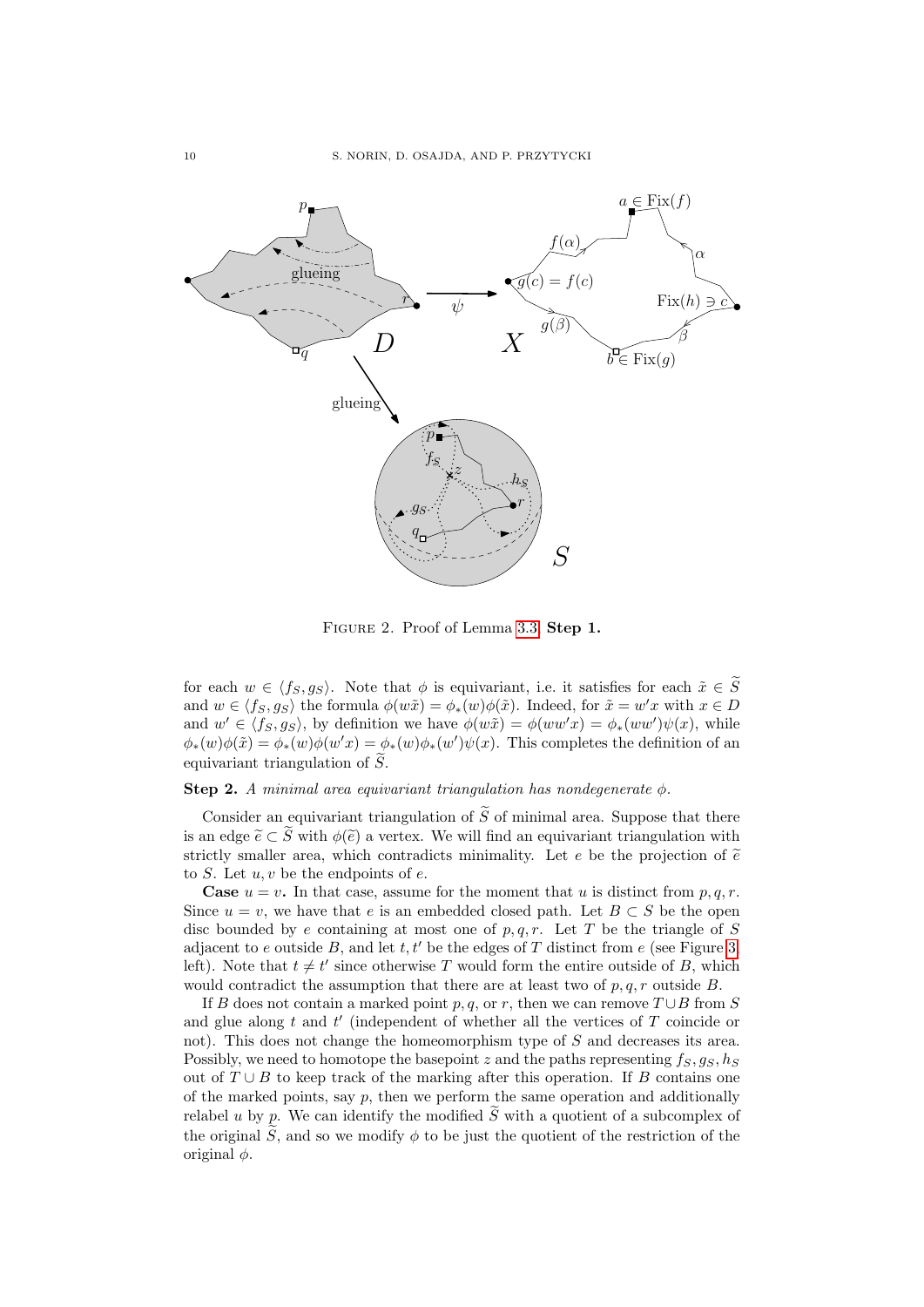

<span id="page-10-0"></span>Figure 3. Proof of Lemma [3.3,](#page-7-2) **Step 2.**

Going back to the possibility that u is one of  $p, q, r$ , say, q, we still perform the same operation, except that now B will not contain  $p$  (or r), since otherwise  $Fix(f)$ would intersect Fix(g). Consequently we still have  $t \neq t'$  and we can proceed as before.

**Case**  $u \neq v$ . Let T, T' be the triangles of S adjacent to e, and let y, y' be the vertices opposite to e in T, T'. If  $T = T'$ , then any lift T of T to  $\widetilde{S}$  is collapsed to a single vertex of X. Let  $\tilde{e}'$  be the edge of  $\tilde{T}$  that does not project to e. Then the<br>projection  $e'$  of  $\tilde{e}'$  has coinciding ordinairs, which brings us back to the case  $u = v$ . projection e' of  $\tilde{e}$ ' has coinciding endpoints, which brings us back to the case  $u = v$ .<br>Thus we can assume that  $T \neq T'$ . We want to remove  $T \perp T'$  from the triangu

Thus we can assume that  $T \neq T'$ . We want to remove  $T \cup T'$  from the triangulation and glue the resulting square in the boundary so that  $u$  is identified with  $v$ . This amounts to collapsing segments of a foliation in  $T \cup T'$ , with leaves parallel to  $e$  (see Figure [3,](#page-10-0) right). This does not change the homeomorphism type of  $S$ , as long as the leaves do not combine to circles.

Indeed, a single leaf (or a pair of leaves in a common triangle) cannot close up to a circle since the edges  $yu$  and  $yv$  are distinct, because S does not contain a Möbius band, and analogously the edges  $uy'$ ,  $vy'$  are distinct. Furthermore, a pair of leaves in distinct triangles does not form a circle since otherwise S would have only two triangles and consequently both  $u, v$  would be in  $\{p, q, r\}$ , forcing some  $Fix(f), Fix(g), Fix(h)$  to intersect.

Removing  $T \cup T'$  decreases the area of S. Note that as a result of this operation, vertices  $p, q, r$  cannot become identified, since this again would mean that some  $Fix(f), Fix(g), Fix(h)$  intersect.

**Step 3.** *A minimal area equivariant triangulation has*  $\phi$  *a near immersion.* 

By Step 2,  $\phi$  is nondegenerate. Suppose that there is an edge  $\tilde{e} \subset \tilde{S}$  with midpoint  $\tilde{m}$  where  $\phi$  is not a local embedding. Again, we will reach a contradiction by showing that the area can be decreased. Let e and m be the projections of  $\tilde{e}$ and  $\widetilde{m}$  to S. Let  $T, T' \subset S$  be the triangles containing e and let y, y' be the vertices opposite to  $e$  in  $T, T'$ .

To start with, note that  $T \neq T'$ . Indeed, if  $T = T'$ , then let  $\tau$  be the line segment in T starting and ending at the distinct copies of m in  $\partial T$ . Let  $\tilde{\tau}, w\tilde{\tau}$  for  $w \in \langle f_S, g_S \rangle$  be the two lifts of  $\tau$  to  $\widetilde{S}$  at  $\widetilde{m}$ , and let  $\widetilde{T}$  be the lift of T containing  $\widetilde{\tau}$ . Then  $\phi(\widetilde{T})$  is stabilised by  $\phi_*(w)$ , but not fixed pointwise, which is a contradiction.

**Case**  $y \neq y'$ . In that case removing  $T \cup T'$  from the triangulation and glueing the resulting square in the boundary so that  $y$  is identified with  $y'$  is equivalent to the following. We collapse intervals of a foliation in  $T \cup T'$  with leaves parallel to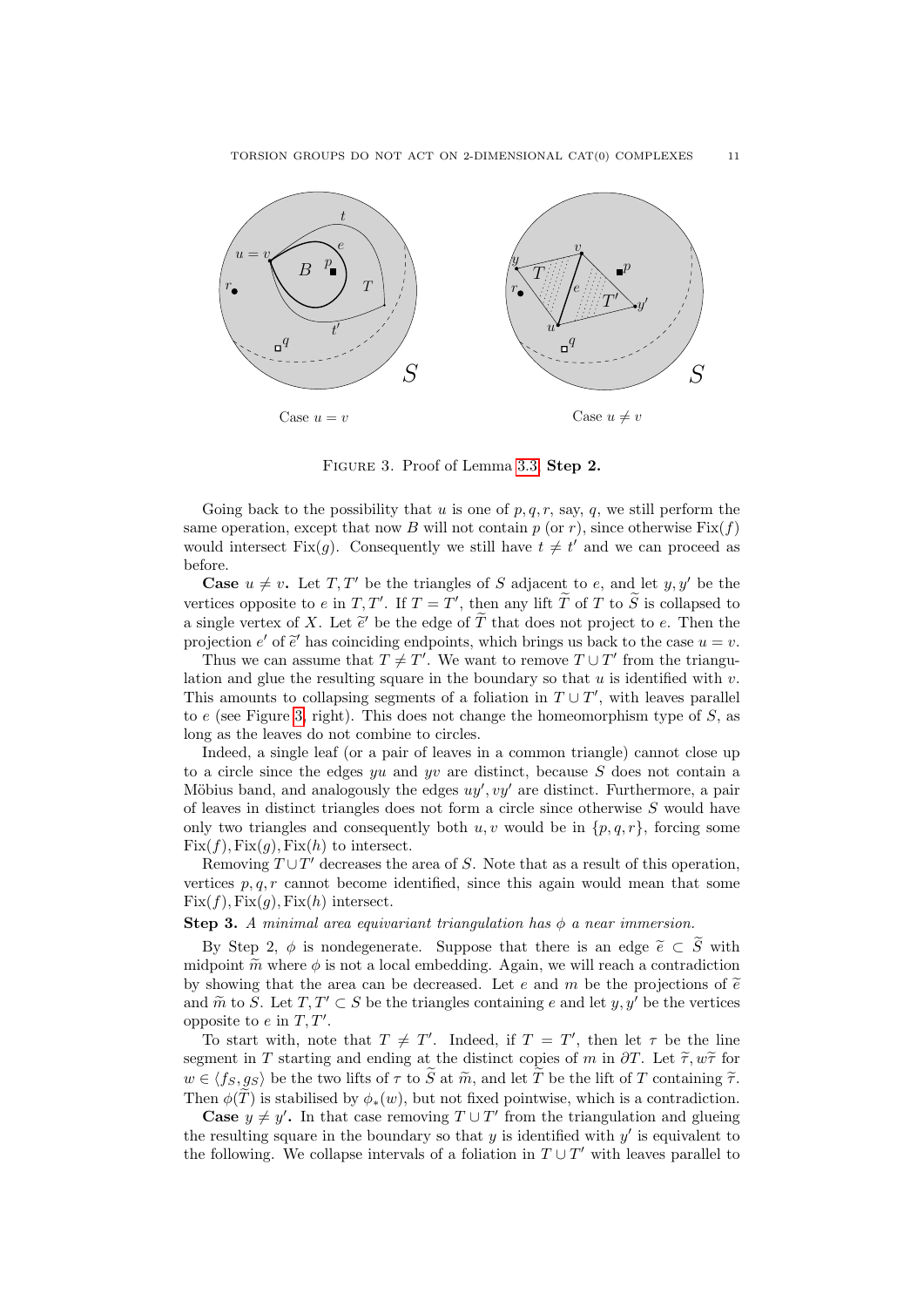the union  $\delta$  of line segments  $ym \subset T$ ,  $my' \subset T'$  (see Figure [4,](#page-11-1) left). Similarly as in Step 2 these leaves do not form circles, and thus collapsing them does not change the homeomorphism type of S, while it decreases its area. Again as a result of this operation, vertices  $p, q, r$  cannot become identified, since this would mean that some  $Fix(f), Fix(g), Fix(h)$  intersect.



<span id="page-11-1"></span>Figure 4. Proof of Lemma [3.3,](#page-7-2) **Step 3.**

**Case**  $y = y'$ . In that case, assume for the moment that y is distinct from p, q, r. Then  $\delta$ , defined as in the case  $y \neq y'$ , is an embedded closed path. Let  $B \subset S$  be the open disc bounded by  $\delta$  containing at most one of p, q, r. Let t, t' be the edges of T, T' outside B (see Figure [4,](#page-11-1) right). Note that  $t \neq t'$  since otherwise halves of T and  $T'$  would form the entire outside of  $B$ , which would contradict the assumption that there are at least two of p, q, r outside B. We can thus remove  $T \cup T' \cup B$  and glue along  $t, t'$  to decrease the area of S. If B contained one of  $p, q, r$ , say, p, then we relabel y by p. If  $y = y'$  is one of p, q, r, say, q, then we define B in the same way and we note that B does not contain p (or r) since otherwise  $Fix(f)$  would intersect Fix(g). Consequently we still have  $t \neq t'$  and we can proceed as before.

#### 5. Constructing axes

<span id="page-11-0"></span>To prove Proposition [3.4](#page-7-0) we will need the following famous theorem of Masur establishing the existence of periodic trajectories in rational billiards.

**Definition 5.1.** A *translation surface* S is a surface obtained from identifying sides of finitely many polygons in  $\mathbb{R}^2$  by translations. This equips S with a Riemannian metric of Gauss curvature 0 outside a finite set  $\Sigma$ .

<span id="page-11-2"></span>**Lemma 5.2.** *Assume that a sphere* S *has a piecewise smooth Riemannian metric that is smooth of Gauss curvature* 0 *outside a finite set* Σ*. Suppose that for each*  $v \in \Sigma$  *the length of*  $lk_v$  *is commensurable with*  $\pi$ *. Then any finite branched cover of* S *over* Σ *has a further finite branched cover that is a translation surface.*

*Proof.* Since  $\pi_1(S - \Sigma)$  is generated by the peripheral curves, the image of the holonomy map  $\pi_1(S - \Sigma) \to O(2)$  is finite. Consequently, its kernel K corresponds to a finite branched cover of S over  $\Sigma$  that has trivial holonomy and is thus a translation surface. Thus any finite branched cover of S over  $\Sigma$  corresponding to a subgroup F of  $\pi_1(S - \Sigma)$  has a further finite branched cover corresponding to  $K \cap F$  that is a translation surface.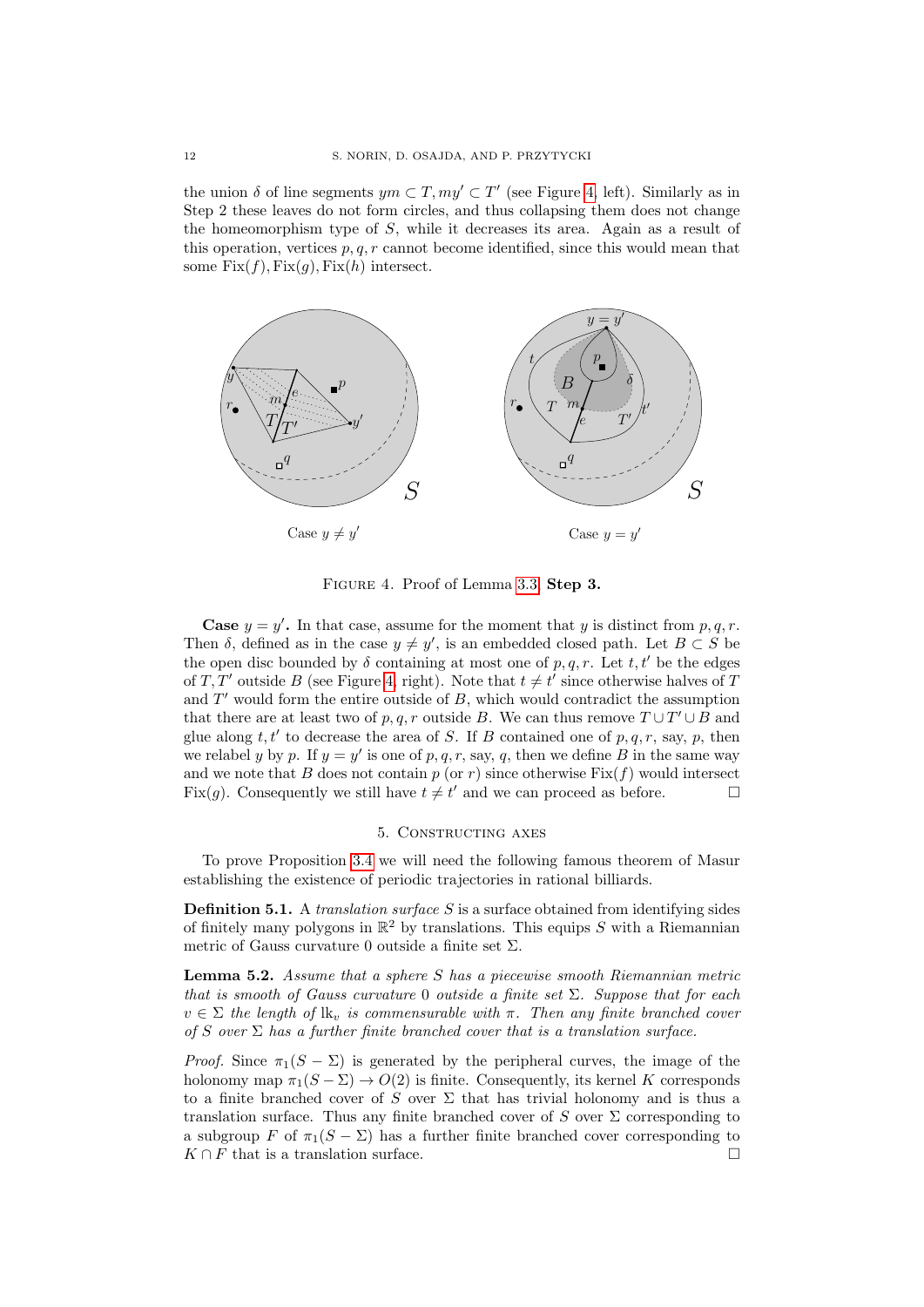<span id="page-12-1"></span>**Theorem 5.3** ([\[Mas86,](#page-25-15) Thm 2])**.** *Let* S *be a translation surface. Then there is a closed local geodesic in*  $S - \Sigma$ *.* 

We will also need the following.

<span id="page-12-2"></span>**Lemma 5.4** (compare [\[BB95,](#page-25-0) Lem 7.3]). Let S be a compact  $\Delta$ -complex with *piecewise smooth Riemannian metric that is locally* CAT(0) *and in which each edge belongs to at least two triangles. Assume that there is a vertex* v *and points*  $\xi, \eta$ *in*  $\text{lk}_v$  *with*  $d_v(\xi, \eta) = \pi$ . Then for any  $\varepsilon > 0$  *there is a closed path*  $\beta_1 \beta_2 \beta_3$  *in* S *such that*

- *the paths* β<sup>i</sup> *are local geodesics,*
- *the angles at the breakpoints between*  $\beta_2$  *and*  $\beta_1, \beta_3$  *are*  $> \pi \varepsilon$ *,*
- $\beta_i$  are transverse to edges and do not pass through vertices except that  $\beta_1$ *starts at* v *and* β<sup>3</sup> *ends at* v*, and*
- the starting direction  $\xi'$  of  $\beta_1$  and ending direction  $\eta'$  of  $\beta_3$  satisfy  $d_v(\xi, \xi')$  <  $\frac{\varepsilon}{2}, d_v(\eta, \eta') < \frac{\varepsilon}{2}.$

*Proof.* We refer to the proof of [\[BB95,](#page-25-0) Lem 7.3], where the authors work in the universal cover of S (which they call X). Once they construct their geodesic  $\sigma$ , define  $\omega_2$  as the subpath of  $\sigma$  between P and  $\varphi(P)$ , and  $\omega_1, \omega_3$  as the geodesics joining the endpoints of  $\omega_2$  to  $v, \varphi v$  in  $P, \varphi(P)$ . The projection of  $\omega_1 \omega_2 \omega_3$  to S is the required path  $\beta_1\beta_2\beta_3$ .

<span id="page-12-0"></span>**Lemma 5.5.** *Let* X *be a* CAT(0) *triangle complex and let* G *be a group acting on* X*. Suppose that there is a point* x

- *(1) in the interior of a triangle* T *with negative Gauss curvature, or*
- *(2) in the interior of an edge* e *with negative sum of geodesic curvatures in a pair of incident triangles*  $T, T'$ *.*

*Then there is a* CAT(0) *triangle complex*  $\overline{X}$  *with an action of*  $G$ *, and a*  $G$ *-equivariant bilipschitz map*  $X \to \overline{X}$  *that is a composition of a subdivision and a replacement of the piecewise smooth Riemannian metric, with a vertex*  $u \in \overline{X}$  *in the image of the interior of*  $T, T'$ , *or e*, *whose link*  $\overline{\mathbf{k}}_u$  *in*  $\overline{X}$  *is either* 

- *a circle of length*  $> 2\pi$ *, or*
- *a graph obtained from a family of disjoint circles of length* 2π *by glueing them along an arc b of length*  $\lt \pi$ *. Furthermore, b corresponds to a triangle of*  $X$  *distinct from*  $T, T'$ *.*

*Proof.* After possibly passing to the barycentric subdivision of X, we can assume that G acts without inversions and no  $q \in G$  sends an edge to a distinct edge in a common triangle.

In case (1), choose a geodesic triangle t in the interior of  $T$  containing  $x$ . Let  $\bar{t} \subset \mathbb{R}^2$  be its comparison triangle, i.e. a geodesic triangle with the same edge lengths as t. Let  $\overline{X}$  be obtained from X by a G-equivariant subdivision in which t becomes a cell, and the G-equivariant replacement of the metric on gt by that of  $q\bar{t}$ , for each  $g \in G$ . By [\[BH99,](#page-25-9) II.2.9], the angles of  $\bar{t}$  are larger than the corresponding angles of t. Consequently,  $\overline{X}$  is CAT(0) and for each vertex u of  $\overline{t}$  we have that  $\overline{\mathbb{R}}_u$  is a circle of length  $> 2\pi$ .

In case (2), assume without loss of generality that the geodesic curvature  $\kappa_-\$  at x in  $T$  is negative. Assume first that there is no triangle containing  $e$  with positive geodesic curvature at x. Let  $\kappa_-\leq \kappa\leq 0$ . Let a be an arc in e containing x and with each point of a of geodesic curvature

- (i)  $\leq \kappa$  in T, and
- (ii)  $\leq -\kappa$  in any other incident triangle.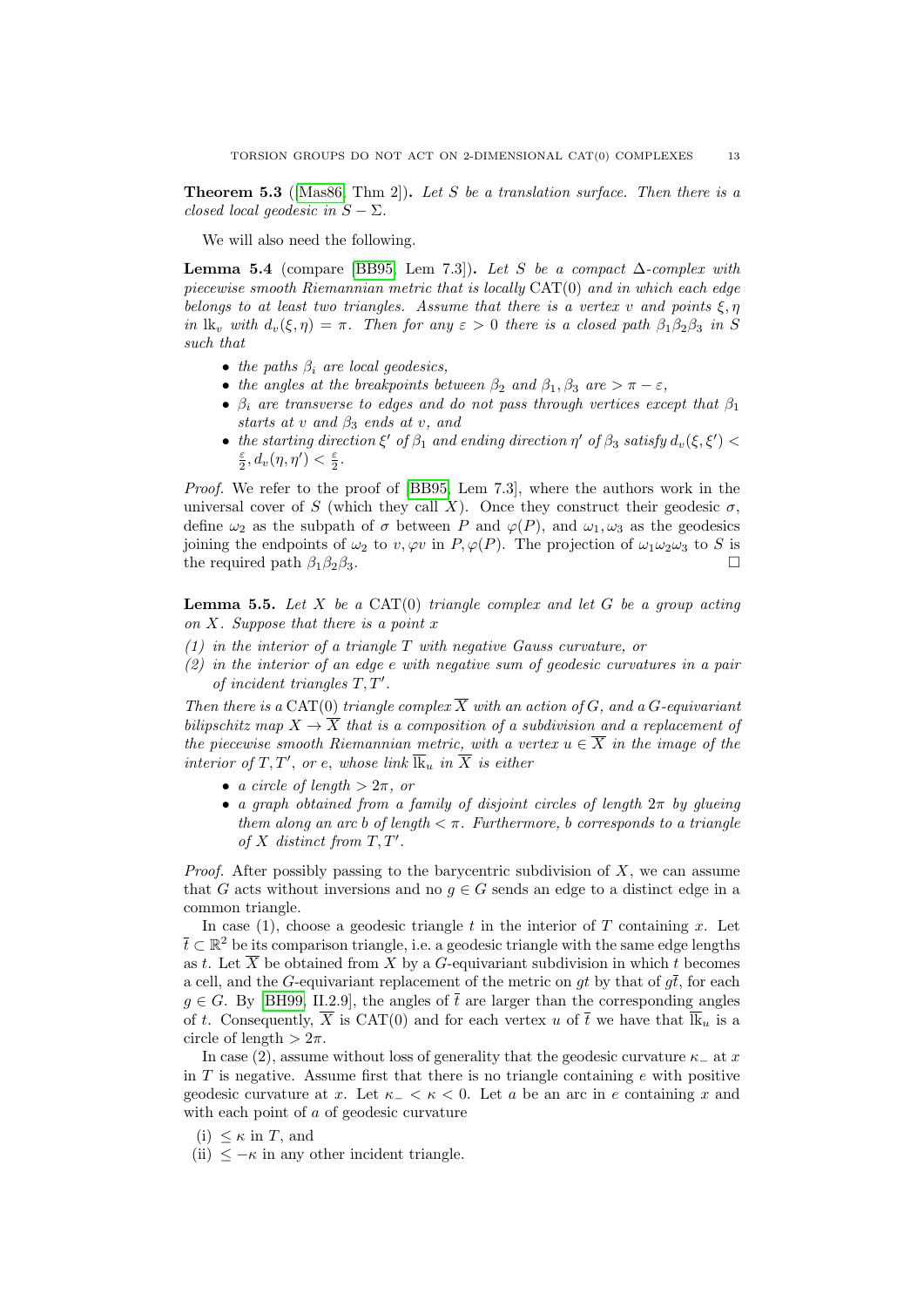Let u be a point in the interior of T such that the geodesic ux in T intersects  $\partial T$ only at x, and at angle  $\frac{\pi}{2}$ . After possibly shrinking a, denoting by y, z its endpoints, we have that the geodesics  $uy, uz$  in T intersect  $\partial T$  only at  $y, z$ , and at positive angles. Let  $t \subset T$  be the region bounded by a, uy, and uz. Let  $\overline{t} \subset \mathbb{R}^2$  be its 'comparison region', that is, a region bounded by a circle arc  $\bar{a}$  of curvature  $\kappa$  and length |a| (the arc length of a) and geodesics of lengths  $d(u, y)$ ,  $d(u, z)$ . See Figure [5.](#page-13-0) (Note that  $\bar{t}$  exists for |a| sufficiently small with respect to  $d(u, x)$  and  $\frac{1}{|\kappa|}$ .) Let  $\bar{X}$ be obtained from  $X$  by a  $G$ -equivariant subdivision in which  $t$  becomes a cell, and the G-equivariant replacement of the metric on gt by that of  $q\bar{t}$ , for each  $q \in G$ .



<span id="page-13-0"></span>FIGURE 5. 'Comparison region'  $\bar{t}$  in case (2).

We claim that the angles of  $\bar{t}$  are larger than the corresponding angles of t. Indeed, let  $s \subset \mathbb{R}^2$  be the region bounded by  $\overline{a}$  and the geodesic joining the endpoints of  $\bar{a}$ . Note that  $\bar{t} \cup s$  is a Euclidean triangle and  $t \cup s$  (obtained by identifying a with  $\bar{a}$ ) is CAT(0) by condition (i). By [\[BH99,](#page-25-9) II.2.9], the angles of  $\bar{t} \cup s$  are larger than the corresponding angles of  $t \cup s$ , justifying the claim. By the claim and condition (ii), we have that  $\overline{X}$  satisfies conditions (a)–(c) of Section [2](#page-3-0) and  $\overline{\mathbb{R}}_u$  is a circle of length  $> 2\pi$ .

However, since  $\overline{X}$  might be locally infinite at e, we still need to justify that conditions (a)–(c) of Section [2](#page-3-0) imply that  $\overline{X}$  is locally CAT(0) at e. Let  $St(e)$ be the union of all the closed triangles of X containing e. Let  $Y \subset St(e)$  be the union of the triangles  $T_{+}$  for which there exists a point on e with positive geodesic curvature in  $T_{+}$ . By condition (c) in X, there is at most one such triangle of given isometry type  $T_0$  and given embedding  $e \subset T_0$ , so Y has finitely many triangles. For each triangle  $T_*$  of  $St(e)$  outside Y, denote  $Y_{T_*} = Y \cup T_*$ . By conditions (a)–(c) in X, we have that the image  $Y_{T_*}$  of each  $Y_{T_*}$  in X is CAT(0). Furthermore, for Y the image of Y in X, the inclusion  $Y \subset Y_{T_*}$  is an isometric embedding, by the claim and since points of  $e$  have nonpositive geodesic curvature in all the triangles of X contained in the image of  $T_*$ . By [\[BH99,](#page-25-9) II.11.3], the union  $St(e)$  of  $Y_{T_*}$  is  $CAT(0)$ , as desired.

Finally, assume in case (2) that there is a triangle  $T_+$  containing e with positive geodesic curvature  $\kappa_+$  at x. If  $T' = T_+$ , then we have  $\kappa_- < -\kappa_+$ . Consequently, we can repeat the argument above assuming  $\kappa$ <sub>−</sub>  $\lt \kappa$   $\lt$  − $\kappa$ <sub>+</sub> instead of  $\kappa$ <sub>−</sub>  $\lt \kappa$   $\lt 0$ .

If  $T' \neq T_+$ , then we choose an arc a in e containing x, with endpoints y, z, such that the geodesic  $yz$  in  $T_+$  intersects  $\partial T_+$  only at  $y, z$ , and at positive angles. Let  $s \subset T_+$  be the region bounded by a and yz. To form  $\overline{X}$ , we replace the metric in  $T_+$  by that of  $T_+ \setminus s$ , and the metric in each triangle  $T_* \neq T_+$  containing e by that of  $T_* \cup s$  (which is smooth with respect to a subdivision including  $T_* \cap s$ ). We perform the same replacement on the G-orbit of  $T_+$  and each  $T_*$ . Note that  $\overline{X}$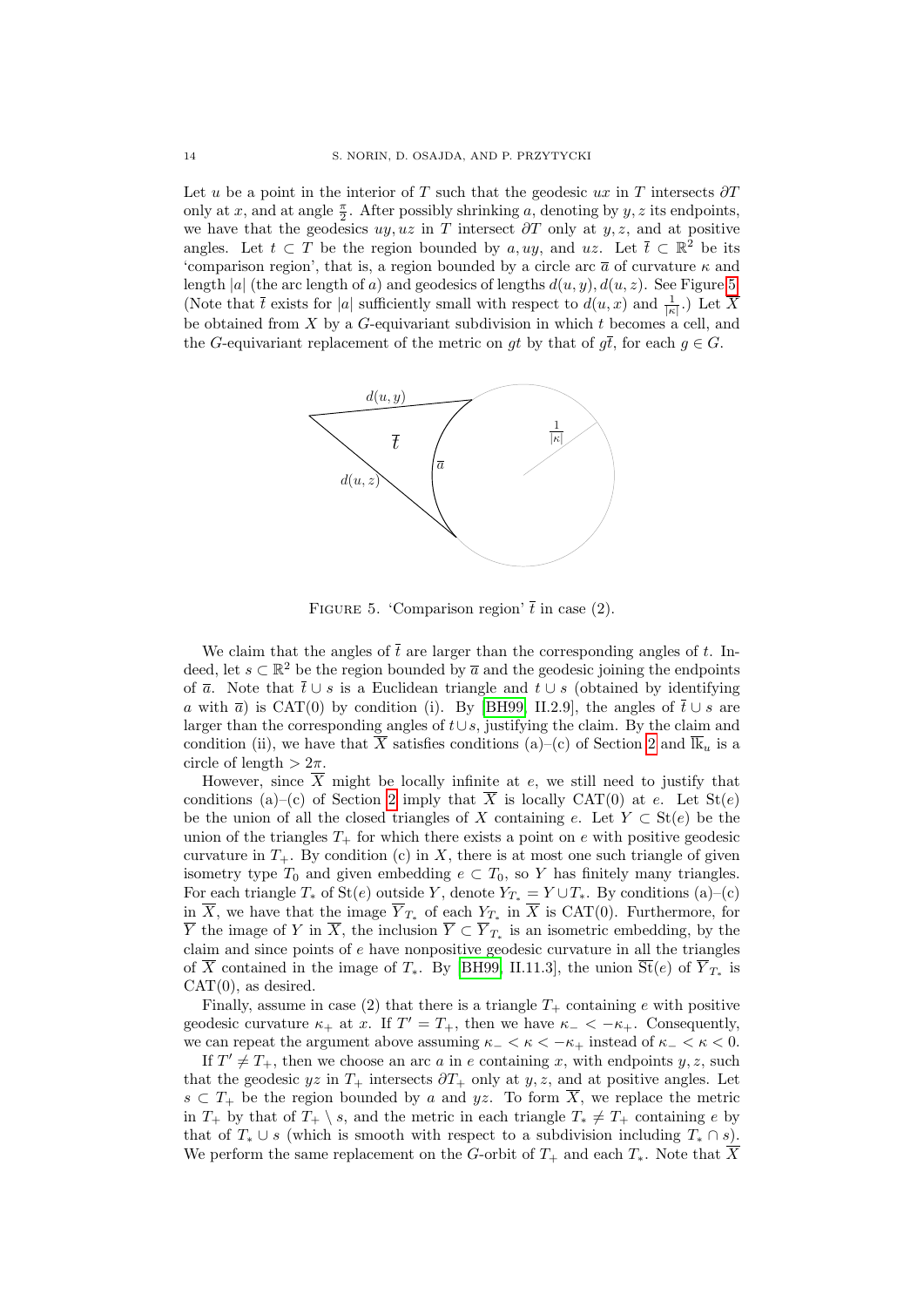satisfies conditions (a)–(c) of Section [2,](#page-3-0) and hence is  $CAT(0)$  as before. Moreover, both  $\overline{\mathbf{k}}_y$ ,  $\overline{\mathbf{k}}_z$  have the form described in the second bullet, with b corresponding to  $T_+ \neq T, T'$ . Note that in both  $\overline{\mathbb{R}}_y, \overline{\mathbb{R}}_z$ , the arc b has length  $\lt \pi$  since the geodesic  $yz$  in  $T_+$  met  $\partial T_+$  at positive angles.

In the proof of Proposition [3.4](#page-7-0) we will use the following notions. If  $X$  is a  $CAT(0)$ space, an element  $g \in G$  is *loxodromic* if there is a geodesic  $\widetilde{\omega} \subset X$  (called an *axis*) such that q preserves  $\tilde{\omega}$  and acts on it as a nontrivial translation. A loxodromic element does not have a fixed point in X.

*Proof of Proposition [3.4.](#page-7-0)* We equip  $\widetilde{S}$  and S with the piecewise smooth Riemannian metric pulled back from X via  $\phi$ . Since  $\phi$  is a near-immersion, by conditions (a)–(c) of Section [2,](#page-3-0) we have that  $S - \{p, q, r\}$  is locally CAT(0). After replacing S with a surface that is a finite branched cover of S over  $\{p, q, r\}$ , we can assume that S (which is no longer a sphere) is locally  $CAT(0)$  at every point. Let  $\Sigma$  be the vertex set of S.

Consider first the case, where there is no point in the interior of a triangle of S with negative Gauss curvature, and no point in the interior of an edge of  $S$  with negative sum of its two geodesic curvatures. Then  $S - \Sigma$  is smooth with Gauss curvature 0. Suppose first that for each  $v \in \Sigma$ , the length of  $\mathbf{k}_v$  is commensurable with  $\pi$ . By Lemma [5.2,](#page-11-2) there is a finite branched cover S' of S over  $\Sigma$  that is a translation surface. By Theorem [5.3,](#page-12-1)  $S'$  has a closed local geodesic  $\omega'$  outside the vertex set. Let  $\omega$  be the projection of  $\omega'$  to S. Let  $\tilde{\omega}$  be a lift of  $\omega$  to  $\tilde{S}$ , which is an axis for some  $w \in \langle f_S, g_S \rangle$ . For e an edge of  $\widetilde{S}$  intersected by  $\widetilde{\omega}$ , let  $T, T'$  be the triangles of  $\widetilde{S}$  containing e. Since  $\phi$  is a near-immersion, we have  $\phi(T) \neq \phi(T')$ . Furthermore, since the sum of the geodesic curvatures at any point x of e in  $\phi(T)$ and  $\phi(T')$  equals 0, the geodesic curvature at x in any triangle of X distinct from  $\phi(T), \phi(T')$  is nonpositive. Consequently,  $\phi(T \cup T')$  is locally convex at  $\phi(e)$  in X. Thus  $\phi(\tilde{\omega})$  is a local, hence global, geodesic in X. This implies that  $\phi_*(w) \in \langle f, q \rangle$ is loxodromic.

Suppose now that for some  $v \in \Sigma$  the length of  $lk_v$  is not commensurable with  $\pi$ . Let  $\tilde{v}$  be a lift of v to  $\tilde{S}$ . If  $lk_{\tilde{v}}$  is a circle, consider the closed immersed edgepath  $\gamma: \mathbb{R}_{\tilde{v}} \to \mathbb{R}_{\phi(\tilde{v})}$  induced by  $\phi$ . This path does not satisfy the conclusion of Corollary [1.7.](#page-2-3) Thus there are points  $\widetilde{\xi}, \widetilde{\eta} \in \mathbb{R}$  such that their images in  $\mathbb{R}_{\phi(\widetilde{\eta})}$  are at distance  $>\pi+\delta$  for some  $\delta>0$ .

If  $lk_{\tilde{v}}$  is a line, we construct  $\xi,\tilde{\eta}$  in the following way. Assume without loss of generality that  $\tilde{v}$  is fixed by  $f_S$ . First, we claim that X does not have rational angles with respect to the action of  $\langle f, g \rangle$ . Otherwise, let  $\Lambda \subset \mathbb{R}_{\phi(\widetilde{v})}$  be the discrete set from Definition [2.3.](#page-5-0) Then the complementary components in  $\mathbb{R}_{\tilde{v}}$  of  $\phi^{-1}(\Lambda)$  are finite, and of length commensurable with  $\pi$ . Moreover, since f preserves  $\Lambda$ , we have that  $f_S$  preserves  $\phi^{-1}(\Lambda)$ . This contradicts the assumption that the length of  $lk_{\iota}$ is not commensurable with  $\pi$ , justifying the claim.

According to our hypotheses this means that either  $X$  is locally finite, or each element of  $G$  fixing a point of  $X$  has finite order. In both cases there is a directed edge e in lk<sub> $\tilde{v}$ </sub> and  $k \ge 1$  such that  $\phi(e) = \phi(f_S^k e)$ . Thus the path in lk<sub> $\tilde{v}$ </sub> from the endpoint of  $e$  to the endpoint of  $f_S^k e$  maps under  $\phi$  to a closed edge-path that does not satisfy the conclusion of Corollary [1.7,](#page-2-3) and we obtain  $\tilde{\xi}, \tilde{\eta}$  as before.

Let  $\xi, \eta$  be the projections of  $\tilde{\xi}, \tilde{\eta}$  to lk<sub>v</sub>. Orbits of the rotation by  $\pi$  on the circle lk<sub>v</sub> of length not commensurable with  $\pi$  are dense. Thus in lk<sub>v</sub> we can find  $\xi_1 = \xi, \xi_2, \dots, \xi_{2n}$  with  $d_v(\xi_i, \xi_{i+1}) = \pi$  and  $d_v(\xi_{2n}, \eta) < \frac{\delta}{2}$ . Inspired by [\[BB95,](#page-25-0) Lem 7.4], we construct the following path  $\tilde{\omega} = \omega_1 \cdots \omega_{6n}$  in  $\tilde{S}$ . To start with, we put  $\varepsilon = \frac{\delta}{12n}$  and apply Lemma [5.4](#page-12-2) to  $\xi_1, \xi_2$ . We define  $\omega_1 \omega_2 \omega_3$  to be the lift of  $\beta_1 \beta_2 \beta_3$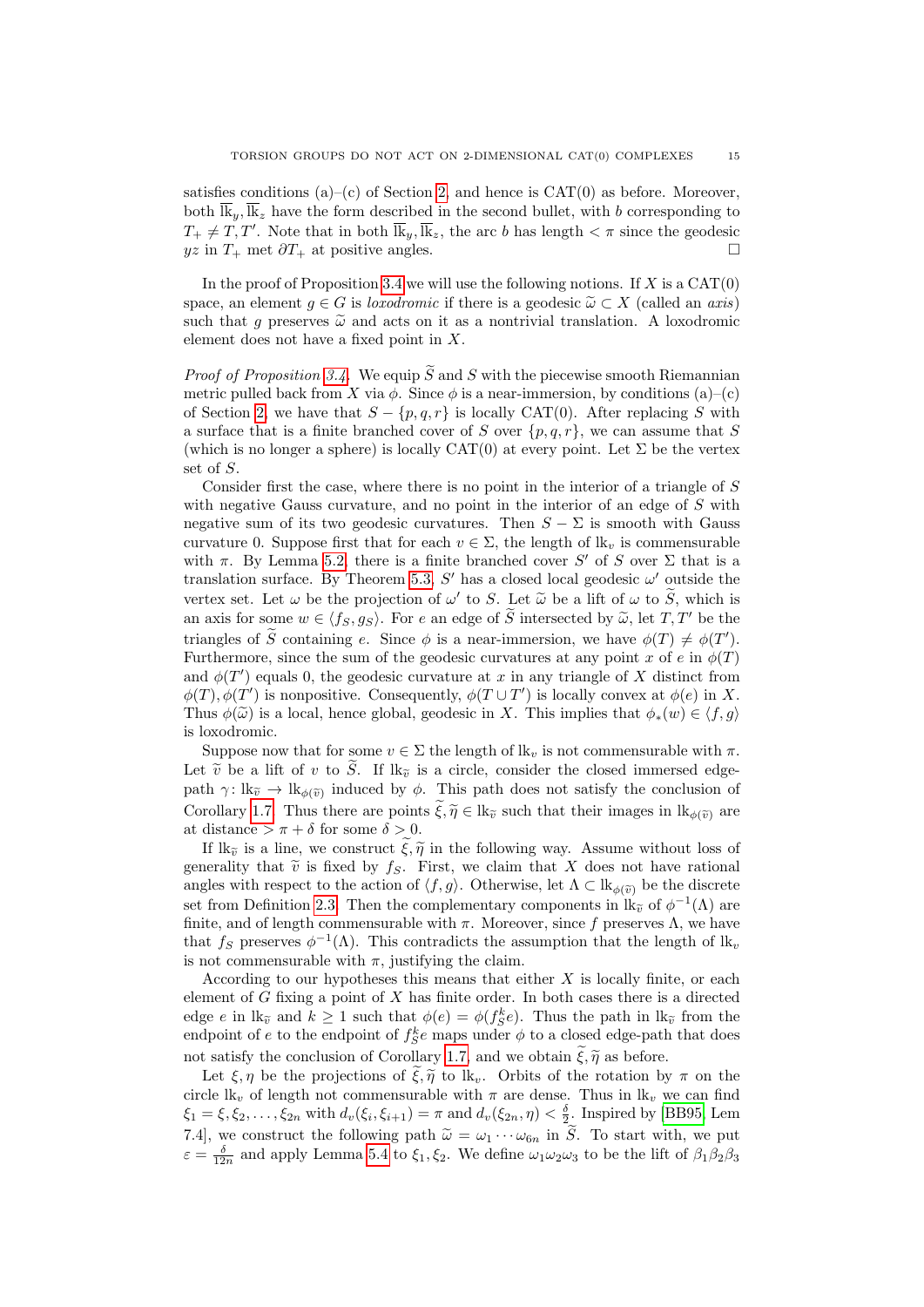starting in the direction at distance  $\langle \xi \rangle$  from  $\tilde{\xi}$ . Let  $\tilde{v}_2$  be the endpoint of  $\omega_3$ and let  $\tilde{\xi}_2$  in  $\operatorname{lk}_{\tilde{\nu}_2}$  be the lift of  $\xi_2$  at distance  $\leq \frac{\varepsilon}{2}$  from the ending direction of  $\omega_3$ . Since  $d_v(\xi_2, \xi_3) = \pi$ , there is a lift  $\xi_3$  of  $\xi_3$  in  $\text{lk}_{\tilde{v}_2}$  with  $d_{\tilde{v}_2}(\xi_2, \xi_3) = \pi$ . Apply now Lemma [5.4](#page-12-2) to  $\xi_3, \xi_4$  and define  $\omega_4\omega_5\omega_6$  to be the lift of the resulting  $\beta_1\beta_2\beta_3$  starting in the direction at distance  $\langle \xi \rangle$  from  $\tilde{\xi}_3$  etc. See Figure [6.](#page-15-0) The endpoint of  $\omega_{6n}$ has the form  $w\tilde{v}$  for some  $w \in \langle f_S, g_S \rangle$ , and since  $d_v(\xi_{2n}, \eta) \leq \frac{\delta}{2}$ , we can choose w so that the ending direction of  $\omega_{6n}$  is at distance  $\langle \frac{\varepsilon}{2} + \frac{\delta}{2} \text{ from } w\tilde{\eta} \rangle$ .



<span id="page-15-0"></span>FIGURE 6. Path  $\omega_1 \cdots \omega_6$ . Angles indicated with a single arc are  $<\frac{\varepsilon}{2}.$  Angles indicated with a double arc are  $>\pi-\varepsilon.$ 

Note that since  $\phi$  is a near-immersion and  $\omega_i$  are transverse to the edges of  $\widetilde{S}$ . we have that  $\phi(\omega_i)$  are geodesics in X. Let  $x, y = \phi_*(w)x \in X$  be the endpoints of  $\phi(\tilde{\omega})$ , and denote by  $\xi'$  and  $\eta'$  the starting and ending directions of  $\phi(\tilde{\omega})$ . Then<br>definitions of  $\phi(\tilde{\omega})$  is  $\xi'$  and defining  $\eta'$  of  $\xi'$  and  $\xi'$  and  $\xi'$  and the speaker from  $\xi$  and  $d_x(\phi(\tilde{\xi}), \xi') < \frac{\varepsilon}{2}$  and  $d_y(\phi(w\tilde{\eta}), \eta') < \frac{\varepsilon}{2} + \frac{\delta}{2}$ . Let  $\alpha$  be the geodesic from x to y in X, and denote by  $\xi''$  and  $\eta''$  the starting and ending directions of  $\alpha$ . Note that the angles at all the breakpoints of  $\phi(\tilde{\omega})$  are  $\tau - \varepsilon$ . By [\[BB95,](#page-25-0) Lem 2.5] we have  $d_x(\xi', \xi'') + d_y(\eta', \eta'') < (6n - 1)\varepsilon$ . We thus have:

$$
d_y(\phi_*(w)\xi'', \eta'') \ge d_y(\phi_*(w)\xi', \eta') - d_y(\phi_*(w)\xi'', \phi_*(w)\xi') - d_y(\eta', \eta'')
$$
  
> 
$$
d_y(\phi_*(w)\xi', \eta') - (6n - 1)\varepsilon
$$
  

$$
\ge d_y(\phi(w\tilde{\xi}), \phi(w\tilde{\eta})) - d_y(\phi_*(w)\xi', \phi(w\tilde{\xi})) - d_y(\phi(w\tilde{\eta}), \eta') - (6n - 1)\varepsilon
$$
  
> 
$$
(\pi + \delta) - \frac{\varepsilon}{2} - \left(\frac{\varepsilon}{2} + \frac{\delta}{2}\right) - (6n - 1)\varepsilon = \pi.
$$

Consequently the concatenation of  $\phi_*(w)^k \alpha$ , for  $k \in \mathbb{Z}$ , is a local (hence global) geodesic, and thus  $\phi_*(w)$  is loxodromic.

It remains to consider the case, where there is a point in the interior of a triangle  $T$  of  $S$  with negative Gauss curvature, or a point in the interior of an edge of  $\widetilde{S}$  with negative sum of its geodesic curvatures in incident triangles  $T, T'$ . Let  $\overline{X}$ be the complex obtained from X through Lemma [5.5](#page-12-0) applied to  $\phi(T)$  and  $\phi(T')$ , for  $G = \langle f, g \rangle$ , with a vertex u satisfying one of the two bullets of Lemma [5.5.](#page-12-0) Let  $\widetilde{v} \in T \cup T'$  be the preimage of u under the composition  $\overline{\phi}$ :  $\widetilde{S} \to X \to \overline{X}$ , and let  $v$  be the prejection of  $\widetilde{\phi}$  to  $S$ . Benham the  $\Lambda$  complex structure and the piecewise v be the projection of  $\tilde{v}$  to S. Replace the ∆-complex structure and the piecewise smooth Riemannian metric on  $\widetilde{S}$  by the one pulled back from  $\overline{X}$  via  $\overline{\phi}$ .

Suppose first that  $\overline{\mathbb{R}}_u$  is a circle of length  $\geq 2(\pi + \delta)$ , which is then isometric to  $lk_{\tilde{v}}$  and  $lk_v$ . Let  $\xi_1, \xi_4$  be antipodal points in  $lk_v$ , and let  $\xi_2, \xi_3 \in lk_v$  be also antipodal points with  $d_v(\xi_1, \xi_2) = d_v(\xi_3, \xi_4) = \pi$ . We take  $\varepsilon = \frac{\delta}{5}$  and use Lemma [5.4](#page-12-2) as before to obtain appropriate paths  $\omega_1\omega_2\omega_3$  and  $\omega_4\omega_5\omega_6$  in S. Let  $\alpha_1$  and  $\alpha_2$  be the geodesics in  $\overline{X}$  with the same endpoints as  $\phi(\omega_1\omega_2\omega_3)$  and  $\phi(\omega_4\omega_5\omega_6)$ . Then by [\[BB95,](#page-25-0) Lem 2.5], the starting direction of  $\alpha_2$  is at angle  $\lt 2\varepsilon$  from the starting direction of  $\phi(\omega_4)$ , which is at angle  $\geq \pi + \delta - 2\frac{\varepsilon}{2}$  from the ending direction of  $\phi(\omega_3)$ , which is in turn at angle  $\langle 2\varepsilon \rangle$  from the ending direction of  $\alpha_1$ . Thus  $\alpha_1 \alpha_2$  is a geodesic. Similarly, for appropriate  $w \in \langle f_S, g_S \rangle$ , we have that  $\alpha_2 \phi_*(w) \alpha_1$  is a geodesic. Then the concatenation of  $\phi_*(w)^k(\alpha_1\alpha_2)$ , for  $k \in \mathbb{Z}$ , is a geodesic, and  $\phi_*(w)$  acts on it as a nontrivial translation. Consequently,  $\phi_*(w)$  is loxodromic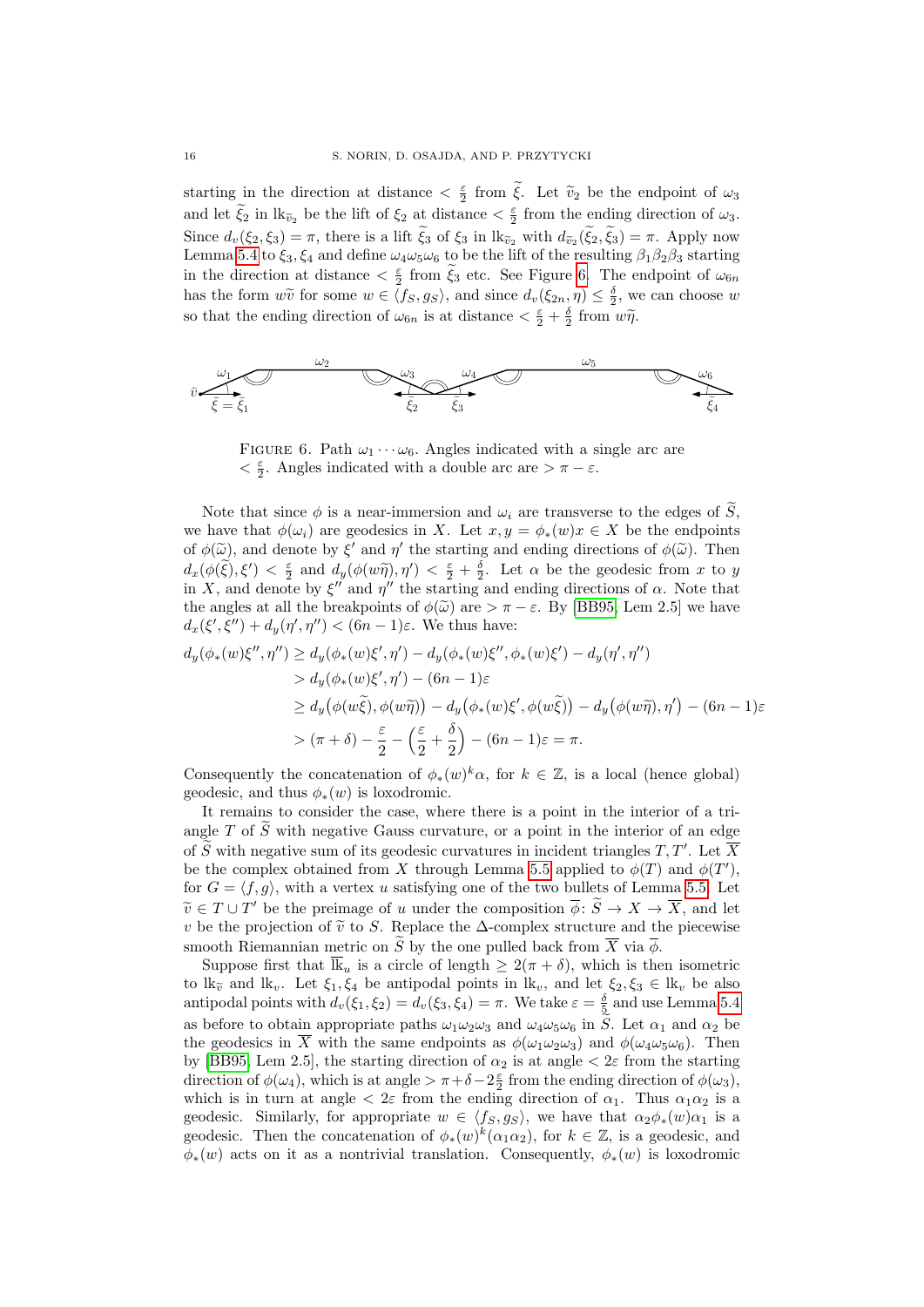w.r.t. the action on  $\overline{X}$  and in particular has no fixed point in  $\overline{X}$ . Thus  $\phi_*(w)$  has no fixed point in X.

Finally, suppose that  $\overline{\mathbb{R}}_u$  is a graph obtained from a family of disjoint circles  $C_1, C_2, \ldots$  of length  $2\pi$  by glueing them along an arc b of length  $\lt \pi$ . We can assume that triangles  $\phi(T)$  and  $\phi(T')$  correspond to  $C_1 \setminus b$  and  $C_2 \setminus b$ . Then  $\overline{\phi}$ induces an embedding of  $lk_{\tilde{v}}$  into  $\overline{lk}_u$  allowing us to identify  $lk_{\tilde{v}}$ , and hence  $lk_v$ , with the circle  $(C_1 \cup C_2) \backslash b$ . Under this identification, let  $\xi_1, \xi_3 \in C_1 \backslash b$  and  $\xi_2, \xi_4 \in C_2 \backslash b$ be points at distance  $\frac{\pi}{2}$  from the endpoints of b, with  $d_v(\xi_1, \xi_2) = d_v(\xi_3, \xi_4) = \pi$ . Choosing  $\delta = |b|$ , we can then use Lemma [5.4](#page-12-2) as before to obtain an element  $\phi_*(w)$ that is loxodromic w.r.t. the action on X.  $\Box$ 

#### 6. Triples of generators

<span id="page-16-0"></span>In this Section we complete the proof of Theorem [1.1.](#page-1-0)

<span id="page-16-2"></span>**Proposition 6.1.** *Let* f, g, h *be automorphisms of a* CAT(0) *triangle complex* X satisfying condition (i),(ii), or (iii) of Theorem [1.1,](#page-1-0) with respect to  $\langle f, g, h \rangle$ . Sup*pose that all*  $Fix(f) \cap Fix(g), Fix(f) \cap Fix(h),$  *and*  $Fix(g) \cap Fix(h)$  *are nonempty. Then*  $Fix(f) ∩ Fix(g) ∩ Fix(h)$  *is nonempty or*  $\langle f, g, h \rangle$  *contains an element with no fixed point in* X*.*

In the proof we will need the following notion. Let  $\Delta$  be a disc with decomposition of its boundary into three paths ∂∆ = P ∪ Q ∪ R. An *admissible triangulation* of  $\Delta$  w.r.t.  $(f, g, h)$  is a structure on  $\Delta$  of a  $\Delta$ -complex, with  $P \cap Q, Q \cap R, P \cap R$ among the vertices, together with a simplicial map  $\psi$  from  $\Delta$  to X that sends  $P, Q, R$  into  $Fix(f), Fix(g), Fix(h)$ , respectively.

<span id="page-16-1"></span>**Lemma 6.2.** *Let* f, g, h *be automorphisms of a* CAT(0) *triangle complex* X *acting without inversions. Suppose that*  $Fix(f), Fix(g), Fix(h)$  *pairwise intersect but their triple intersection is empty. Then there exists an admissible triangulation of* ∆ *w.r.t.*  $(f, g, h)$  *with*  $\psi$  *a near-immersion.* 

*Proof.* Since  $f, q, h$  act without inversions, their fixed point sets are subcomplexes. Thus an admissible triangulation of  $\Delta$  exists by Theorem [4.1.](#page-8-1) Suppose now that  $\Delta$  has minimal area among admissible triangulations w.r.t.  $(f, g, h)$ .

We first prove that  $\psi$  is nondegenerate. Indeed, suppose that there is an edge  $e \subset \Delta$  with  $\psi(e)$  a vertex, and let  $u, v$  be the endpoints of e. If e lies in  $\partial \Delta$ , then let T be the triangle containing e. We then remove e and T from  $\Delta$  and we identify the two remaining sides of T. This decreases the area of  $\Delta$ , which contradicts minimality.

Suppose then that e is contained in two triangles T and T'. If  $u = v$ , then let  $B \subset \Delta$  be the open disc bounded by e. Let T be the triangle of  $\Delta$  adjacent to e outside B, and let t, t' be the edges of T distinct from e. We remove  $T \cup B$  from  $\Delta$ and glue along t and t'. This does not change the homeomorphism type of  $\Delta$ , and decreases its area, which is a contradiction.

If  $u \neq v$  and  $T = T'$ , we land back in the case  $u = v$ . Otherwise, we wish to remove  $T \cup T'$ , or more precisely to collapse intervals of the foliation in  $T \cup T'$  parallel to e. Unless e has both endpoints on  $\partial\Delta$ , this does not change the homeomorphism type of  $\Delta$  (see Figure [7,](#page-17-0) left). If both u and v are on the path P (resp. Q, R), then together with  $T$  and  $T'$  we remove the entire disc bounded by  $e$  and a subpath of P (resp.  $Q, R$ ), and we identify the two remaining edges of T or T' (see Figure [7,](#page-17-0) right). If the endpoints of e lie on two distinct paths, say  $P$  and  $Q$ , then we do the same using a subpath of  $P \cup Q$ . The vertex  $P \cap Q$  is replaced here by u identified with  $v$ .

Finally, we prove that  $\psi$  is a near-immersion. Suppose that there is an edge  $e \subset \Delta$  with midpoint m where  $\psi$  is not a local embedding. Let  $T, T' \subset \Delta$  be the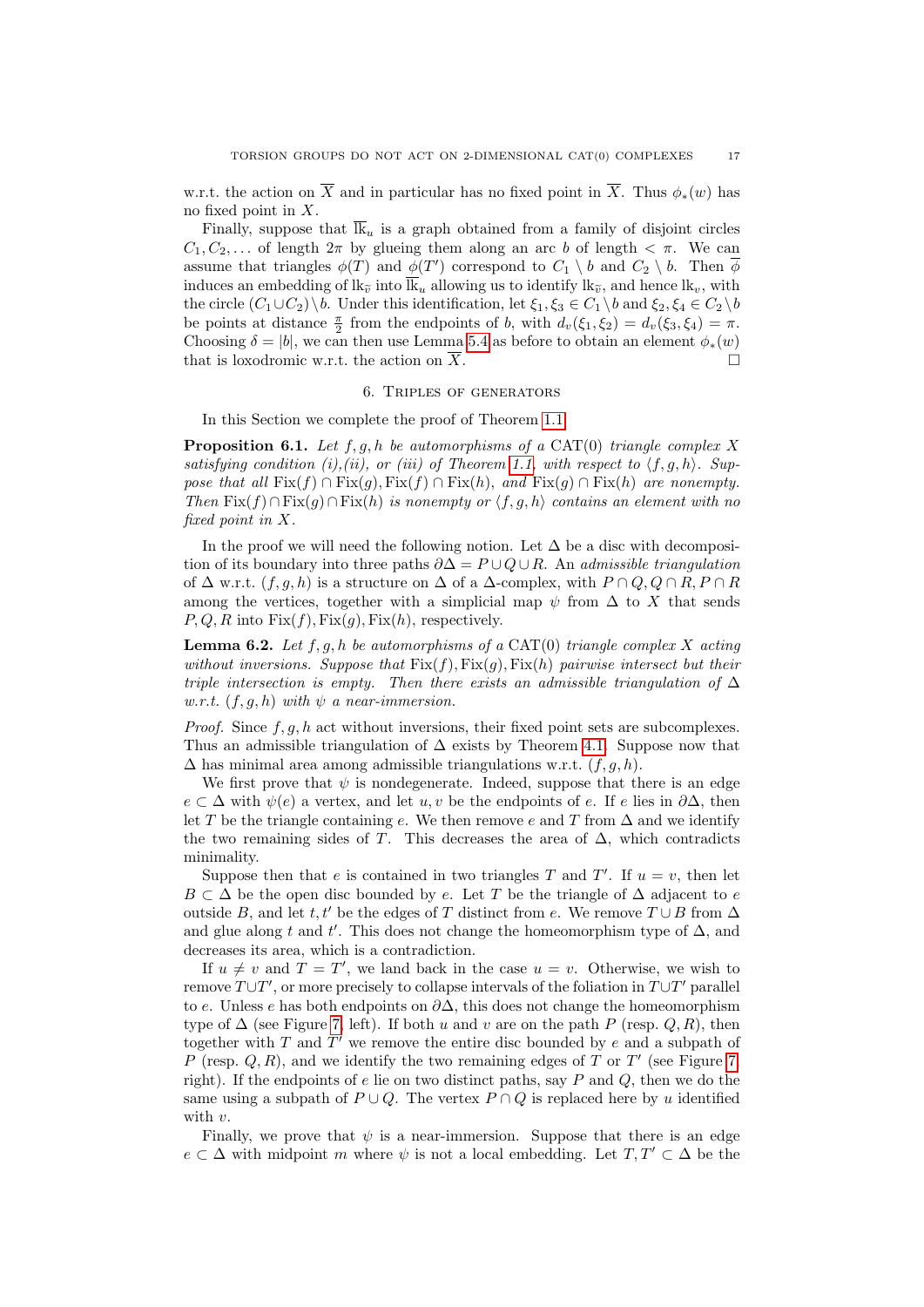

<span id="page-17-0"></span>Figure 7. Proof of Lemma [6.2.](#page-16-1)

triangles containing e and let  $y, y'$  be the vertices opposite to e in  $T, T'$ . We have  $T \neq T'$ , since otherwise  $\psi$  collapses the edge of T distinct from e to a vertex. Let δ be the path that is the union of line segments  $ym \subset T$  and  $my' \subset T'$ .

If  $y = y'$ , then let  $B \subset \Delta$  be the open disc bounded by  $\delta$  and let  $t, t'$  be the edges of T, T' outside B. We can remove  $T \cup T' \cup B$  and glue along t, t' to decrease the area of  $\Delta$ , which is a contradiction.

If  $y \neq y'$ , then we collapse intervals of the appropriate foliation in  $T \cup T'$ . Unless δ has both endpoints on ∂∆, this does not change the homeomorphism type of ∆. If both endpoints of  $\delta$  are on the path P (resp. Q, R), then together with T and T' we remove the entire disc bounded by  $\delta$  and a subpath of P (resp. Q, R), and we identify the two remaining edges of  $T, T'$ . If the endpoints of  $\delta$  lie on two distinct paths, say P and Q, then we do the same using a subpath of  $P \cup Q$  ( $P \cap Q$  is replaced here by  $y$  identified with  $y'$  $\Box$ 

<span id="page-17-1"></span>**Lemma 6.3.** Let  $f, g, h$  be automorphisms of a CAT(0) triangle complex X. Sup*pose that we have an admissible triangulation of*  $\Delta$  *w.r.t.* (*f, g, h*) *with*  $\psi$  *a nearimmersion and satisfying the following property.*

 $(\star)$ : For any edge e of P (resp. Q, R), the triangle containing e is not mapped *by*  $\psi$  *to* Fix(*f*) *(resp.* Fix(*g*), Fix(*h*)).

*Then for*  $f' = h \circ f, g' = h \circ g$  *we have an equivariant triangulation of*  $\tilde{S}$  *w.r.t.*  $(f', g')$  *with*  $\phi$  *a near-immersion.* 

*Proof.* We label the vertices of  $\Delta$  by  $p = P \cap R$ ,  $q = Q \cap R$ ,  $r = P \cap Q$ . Let D be obtained from  $\Delta$  by attaching a second copy of  $\Delta$  along the side R. Extend  $\psi$  to a map from D to X defined as  $h \circ \psi$  on the attached copy of  $\Delta$ .

Denote  $\alpha = \psi|_P, \beta = \psi|_Q$  to be directed paths starting at  $\psi(r)$ . Then the restriction of  $\psi$  to  $\partial D$  is  $\alpha^{-1}\beta g'(\beta^{-1})f'(\alpha)$ . Glueing in D the parts of  $\partial D$  that are the domains of  $\alpha$  and  $f'(\alpha)$ , and the parts of  $\partial D$  that are the domains of  $\beta$  and  $g'(\beta)$ , we obtain a template two-sphere S from Definition [3.2](#page-6-3) (as in the bottom of Figure [2\)](#page-9-0).

Let  $\phi_* \colon \pi_1(S - \{p, q, r\}, z) \to \langle f', g' \rangle$  be the homomorphism mapping  $f_S$  to  $f'$ and  $g_S$  to g'. We extend  $\psi: D \to X$  to  $\phi: \widetilde{S} \to X$  by defining, for each  $w \in \langle f_S, g_S \rangle$ , the restriction of  $\phi$  to  $wD \subset \tilde{S}$  to be  $\phi_*(w) \circ \psi \circ w^{-1}$ . This forms an equivariant triangulation of  $\widetilde{S}$  w.r.t.  $(f', g')$ , with the equivariant map  $\phi \colon \widetilde{S} \to X$ .

Since  $\phi$  is equivariant, to prove that it is a near-immersion, it suffices to justify that it is a local embedding at the midpoint of any edge  $e$  in the interior of  $D$ . or in  $P$  or  $Q$ . If  $e$  lies in the interior of  $D$  but not in  $R$ , then this follows from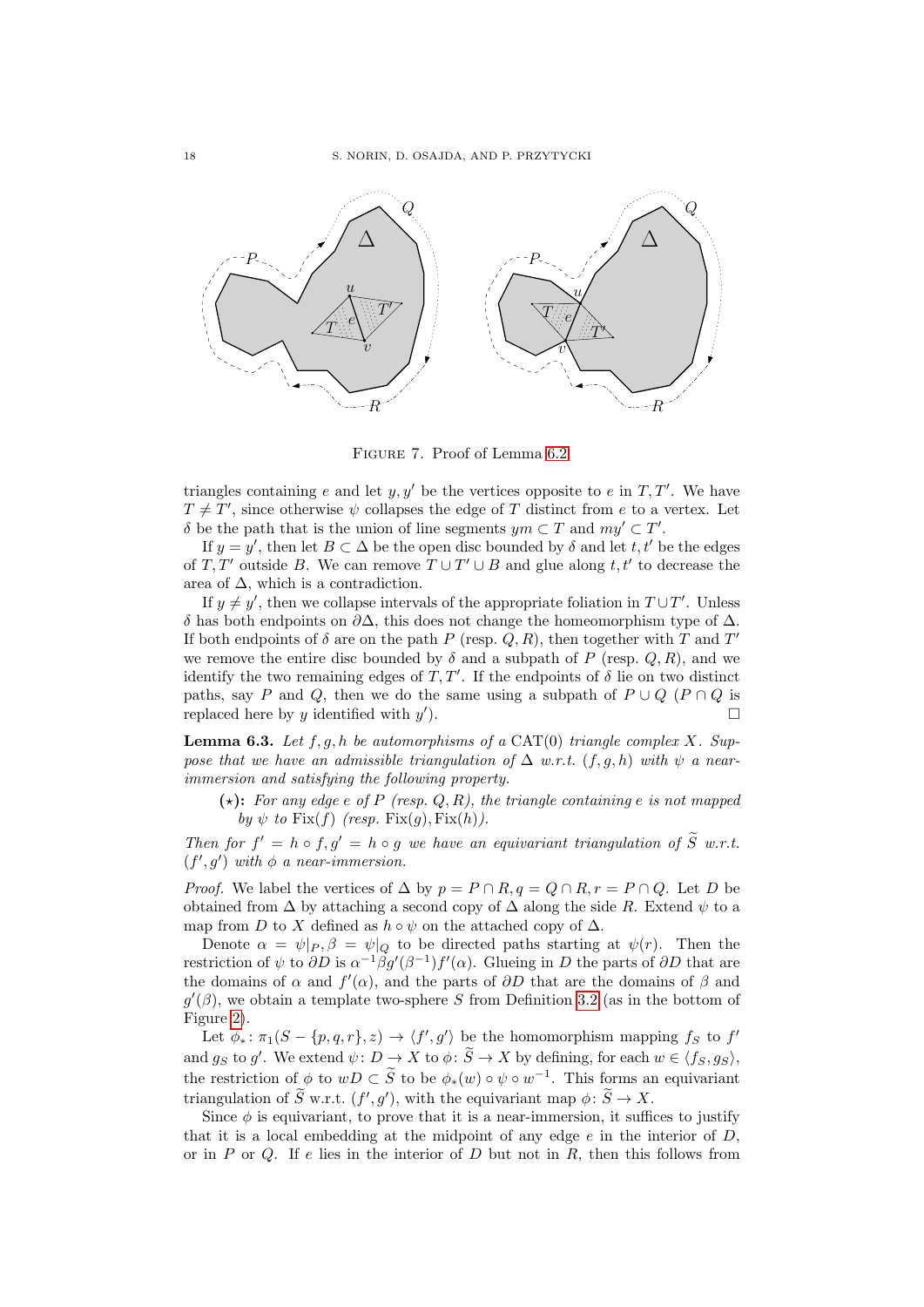the assumption that  $\psi$  is a near-immersion. If e lies in R and is contained in a triangle T of  $\Delta$ , then the two triangles of D containing e are send by  $\phi$  to  $\psi(T)$ and  $h\psi(T)$ . By property ( $\star$ ), we have  $h\psi(T) \neq \psi(T)$  and so  $\phi$  is a local embedding at the midpoint of  $e$  as well. Finally, if  $e$  lies in, say,  $P$ , and is contained in a triangle T of  $\Delta$ , then the two triangles of  $\widetilde{S}$  containing e are T and the image under  $f_S^{-1}$  of the second copy of T in D. These two triangles are sent by  $\phi$  to  $\psi(T)$ and  $(f')^{-1}h\psi(T) = f^{-1}\psi(T)$ . By property  $(\star)$ , we have  $f^{-1}\psi(T) \neq \psi(T)$  and so  $\phi$  is a local embedding at the midpoint of e as before.

*Proof of Proposition [6.1.](#page-16-2)* After possibly passing to the barycentric subdivision of X (which obviously preserves the conditions (i) and (ii) of Theorem [1.1,](#page-1-0) and preserves condition (iii) by Lemma [2.4\)](#page-5-1), we can assume that  $f, g, h$  act without inversions. Suppose that  $Fix(f) \cap Fix(q) \cap Fix(h) = \emptyset$ . Then by Lemma [6.2,](#page-16-1) there is an admissible triangulation of  $\Delta$  with  $\psi$  a near-immersion. Moreover, by possibly passing to a subcomplex of  $\Delta$ , we can assume that  $\Delta$  satisfies property  $(\star)$ .

By Lemma [6.3,](#page-17-1) for  $f' = h \circ f$ ,  $g' = h \circ g$  we have an equivariant triangulation of  $\widetilde{S}$ w.r.t.  $(f', g')$  with  $\phi$  a near-immersion. Thus by Proposition [3.4,](#page-7-0)  $\langle f', g' \rangle$  contains an element with no fixed point in  $X$ .

*Proof of Theorem [1.1.](#page-1-0)* Suppose by contradiction that for each  $f \in G$  the set  $Fix(f)$ is nonempty. We will prove that for any finite set of elements  $f_1, \ldots, f_n \in G$  the intersection Fix(f<sub>1</sub>) ∩ · · · ∩ Fix(f<sub>n</sub>) is nonempty. The case  $n = 2$  follows from Proposition [3.1.](#page-6-2) Consequently, the case  $n = 3$  follows from Proposition [6.1.](#page-16-2) Since the fixed point sets are convex, the cases  $n \geq 4$  follow from Helly's Theorem [\[Iva14,](#page-25-21) Thm 1.1. Setting  $f_1, \ldots, f_n$  to be the generators of G we obtain that G fixes a point of X, which is a contradiction.  $\Box$ 

#### 7. IRRATIONAL LOOPS HAVE DIAMETER  $>\pi$

<span id="page-18-0"></span>In this section we prove Theorem [1.6.](#page-2-2)

The key ingredient in the proof is a reformulation of a theorem of Dehn [\[Deh03\]](#page-25-18), which states that a rectangle can be tiled by finitely many squares if and only if its sides are commensurable.

Let  $(X, \mu_X)$ ,  $(Y, \mu_Y)$  be measure spaces of finite measure. We will write  $\mu$  instead of  $\mu_X$  and  $\mu_Y$  for brevity. We say that a pair  $(A, B)$ , such that  $A \subseteq X$ , B  $\subseteq$  Y are measurable, is a *rectangle in*  $X \times Y$  with *side lengths*  $\mu(A)$  *and*  $\mu(B)$ . A rectangle is a *square* if its side lengths are equal. We say that a collection  $(A_1, B_1), (A_2, B_2), \ldots, (A_k, B_k)$  of rectangles is a *rectangle tiling of*  $X \times Y$  if

- $\bigcup_{i=1}^k A_i \times B_i = X \times Y$ , and
- $\mu(A_i \cap A_j) \mu(B_i \cap B_j) = 0$  for  $1 \le i < j \le k$ .

We say that a rectangle tiling is *a square tiling* if it consists of squares.

<span id="page-18-1"></span>**Theorem 7.1.** *Let*  $(A_1, B_1)$ ,  $(A_2, B_2)$ , ...,  $(A_k, B_k)$  *be a square tiling of*  $X \times Y$ *. Then*  $\mu(X)$ ,  $\mu(Y)$ ,  $\mu(A_1)$ , ...,  $\mu(A_k)$  *are all commensurable.* 

While it is not hard to see that Theorem [7.1](#page-18-1) is equivalent to the theorem of Dehn stated above we include a proof both for completeness, and because we will need a technical modification of the result. The proof we give is essentially the one used by Hadwiger [\[Had57\]](#page-25-22) to prove a multidimensional generalisation of Dehn's theorem, except that we follow the presentation from Aigner and Ziegler [\[AZ18,](#page-25-23) Chap 29], which avoids the reliance on the existence of Hamel basis of  $\mathbb R$  over  $\mathbb Q$  and thus the dependence on the Axiom of Choice.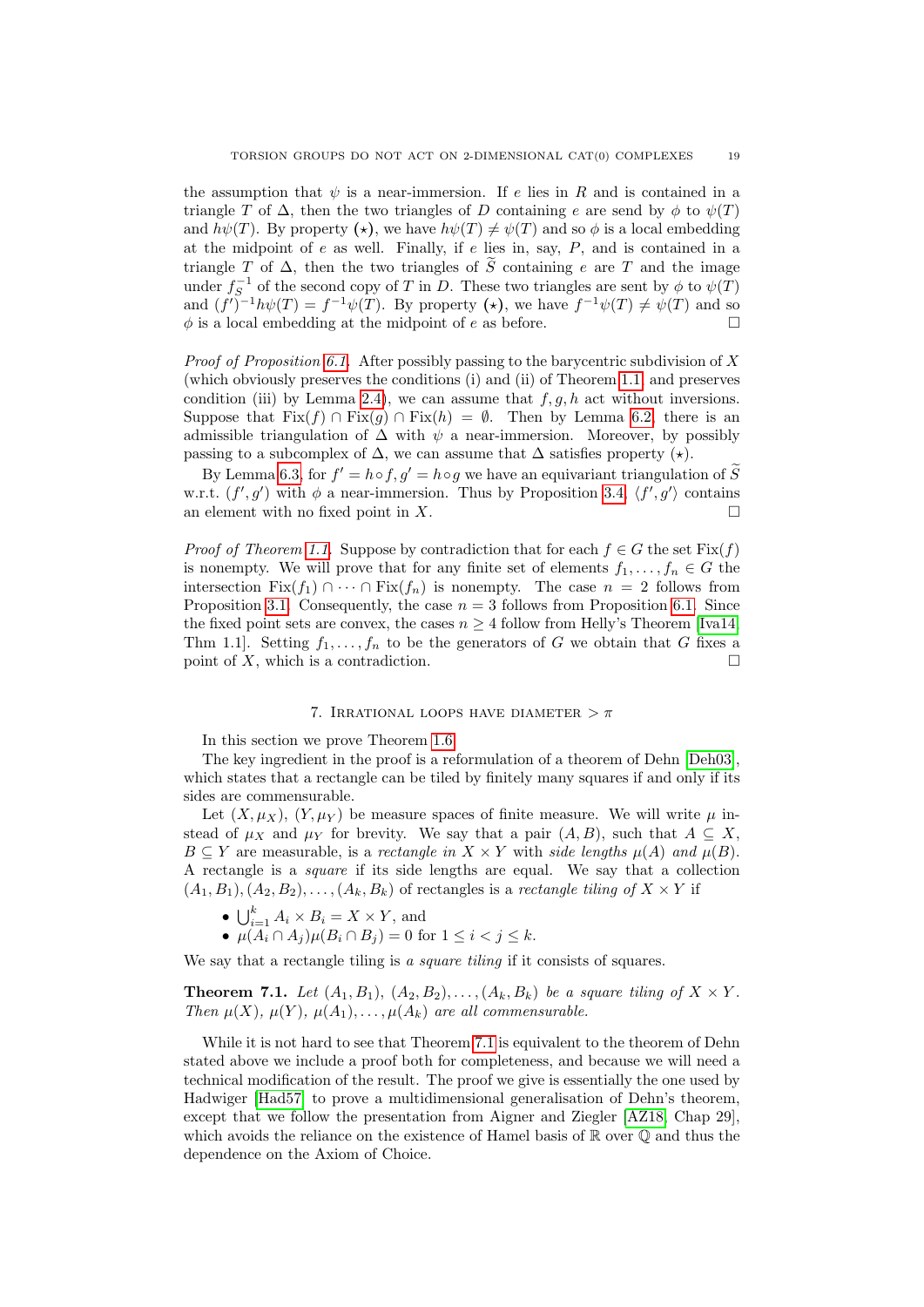*Proof of Theorem [7.1.](#page-18-1)* We start by showing that it suffices to consider the case when  $X$  and  $Y$  are finite. The reduction is fairly straightforward. Define an equivalence relation  $\sim$  on X, by setting  $x_1 \sim x_2$  if for every  $1 \leq i \leq k$  either  $\{x_1, x_2\} \in A_i$ or  $\{x_1, x_2\} \cap A_i = \emptyset$ . Clearly there are finitely many equivalence classes of elements of X with respect to this relation, and we can identify the elements of X lying in the same equivalence class. Thus we can assume that  $X$  and, symmetrically,  $Y$  are finite. Further, we may assume without loss of generality that every element of X and Y has a positive measure. It follows that for every  $x \in X$  and  $y \in Y$  there exists a unique index i such that  $x \in A_i$  and  $y \in B_i$ .

Let V be a vector space over Q spanned by  $\{\mu(x)\}_{x\in X}\cup \{\mu(y)\}_{y\in Y}$ . Suppose first that  $\mu(X)$  and  $\mu(Y)$  are not commensurable. Then there exists a linear function  $f: V \to \mathbb{Q}$  such that  $f(\mu(X)) = 1$  and  $f(\mu(Y)) = -1$ . By linearity we have

<span id="page-19-0"></span>(1)  
\n
$$
-1 = f(\mu(X))f(\mu(Y)) = \sum_{x \in X} f(\mu(x)) \sum_{y \in Y} f(\mu(y))
$$
\n
$$
= \sum_{i=1}^{k} f(\mu(A_i))f(\mu(B_i)) = \sum_{i=1}^{k} f^2(\mu(A_i)) \ge 0,
$$

yielding the desired contradiction.

Suppose finally that  $\mu(A_i)$  is not commensurable with  $\mu(X)$  for some  $0 \leq j \leq k$ . Define a linear function  $g: V \to \mathbb{Q}$  such that  $g(\mu(X)) = 0$  and  $g(\mu(A_i)) = 1$ . Substituting  $g$  instead of  $f$  in  $(1)$  yields

$$
0 = g(\mu(X))g(\mu(Y)) = \sum_{i=1}^{k} g^{2}(\mu(A_{i})) \ge g^{2}(\mu(A_{j})) = 1,
$$

a contradiction.

We will also need a technical variant of Theorem [7.1.](#page-18-1)

<span id="page-19-1"></span>**Lemma 7.2.** *Let*  $(A_1, B_1)$ ,  $(A_2, B_2)$ ,  $\ldots$ ,  $(A_k, B_k)$  *be a rectangle tiling of*  $X \times Y$ *, such that for some*  $q, r \in \mathbb{R}_+$  *and*  $a \in \mathbb{Q}$  *we have* 

- $μ(X) = 2q + ar, μ(Y) = q + (a/2 1)r,$
- $(A_1, B_1)$  *and*  $(A_2, B_2)$  *are rectangles with sides* r *and*  $q + r$ *,*
- $\bullet$   $(A_3, B_3), \ldots, (A_k, B_k)$  *are squares,*
- $\mu(A_3), \ldots, \mu(A_j)$  *are commensurable with* r *for some*  $3 \leq j \leq k$ *, and*  $\sum_{i=3}^{j} \mu^2(A_j) > (a-4)r^2$

*Then* q *and* r *are commensurable.*

*Proof.* The proof parallels the proof of Theorem [7.1](#page-18-1) above with minor modification to the calculation  $(1)$ . We define the vector space V as in the proof of Theorem [7.1,](#page-18-1) and assume for a contradiction that  $q$  and  $r$  are not commensurable. Then there exists a linear function  $f: V \to \mathbb{Q}$  such that  $f(q) = a/2 - 1$  and  $f(r) = -1$ . Thus  $f(\mu(X)) = -2$ ,  $f(\mu(Y)) = 0$ , and  $f(\mu(A_i))f(\mu(B_i)) = 2 - a/2$  for  $i = 1, 2$ , while

$$
\sum_{i=3}^{j} f(\mu(A_j)) f(\mu(B_j)) = \sum_{i=3}^{j} \left(\frac{\mu(A_j)}{r}\right)^2 f^2(r) > a - 4.
$$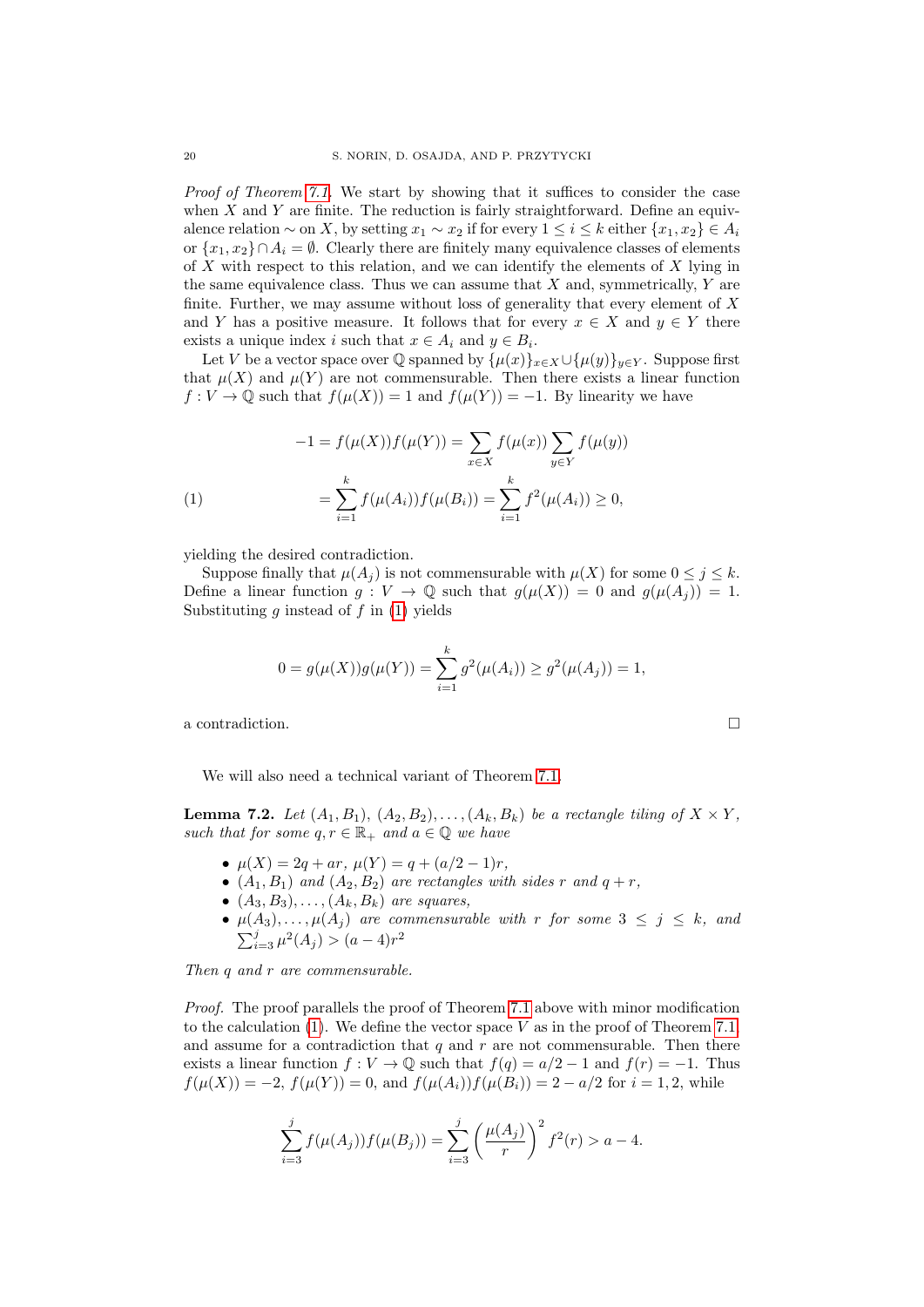Combining these estimates as in [\(1\)](#page-19-0) we obtain

$$
0 = f(\mu(X))f(\mu(Y)) = \sum_{i=1}^{k} f(\mu(A_i))f(\mu(B_i))
$$
  
= 
$$
\sum_{i=1}^{2} f(\mu(A_i))f(\mu(B_i)) + \sum_{i=3}^{j} f(\mu(A_i))f(\mu(B_i)) + \sum_{i=j+1}^{k} f^{2}(\mu(A_i))
$$
  
> 
$$
(4 - a) + (a - 4) = 0,
$$

the desired contradiction.  $\Box$ 

Let us now outline the proof of Theorem [1.6.](#page-2-2) As a first step (Claim [1](#page-21-0) below) we prove that every cycle C of  $\Gamma'$  has length commensurable with  $\pi$ . We do so by examining the structure of shortest paths in  $\Gamma$  between the pairs of points in  $C$ . The paths joining the pairs of points which lie at distance greater than  $\pi$  in C must take "shortcuts" which we refer to as *chords*. We construct a square tiling of a cylinder, where the squares correspond to the chords and apply Theorem [7.1.](#page-18-1)

Next we prove in Claim [3](#page-22-0) that certain paths of Γ', called bars, also have length commensurable with  $\pi$ . We say that a path B in Γ' with endpoints u and v is a *bar in*  $\Gamma'$  *joining cycles*  $C_1$  *and*  $C_2$ , if  $C_1$  and  $C_2$  are disjoint cycles of  $\Gamma'$ , and, moreover,  $u \in C_1$ ,  $v \in C_2$  and  $C_1$  and  $C_2$  are otherwise disjoint from B. See Figure [8\(](#page-21-1)b). Note that for every bar  $B$  there exists a closed edge-path immersed in  $\Gamma'$  that traverses B twice and each of  $C_i$  once. The existence of such an immersion allows us to adapt the argument we used for cycles to bars, but there are multiple technical hurdles to overcome, making this the most technical part of the proof. It is here, in particular, that we use Lemma [7.2](#page-19-1) and we additionally need extra information about the structure of chords of a cycle and between pairs of cycles, which we obtain in Claims [1](#page-21-0) and [2.](#page-22-1)

To unify the argument for cycles and bars we start the proof of Theorem [1.6](#page-2-2) in the setting of Corollary [1.7](#page-2-3) by considering closed edge-paths immersed in Γ.

Finally, in Claim [4,](#page-23-0) we show that every segment of  $\Gamma'$  has length commensurable with  $\pi$  by proving that it can be expressed as a rational linear combination of bars and cycles.

*Proof of Theorem [1.6.](#page-2-2)* We follow the steps outlined above, starting by considering immersed circles in  $\Gamma'$ .

Let  $\gamma : C \to \Gamma'$  be a local isometry mapping a circle C of length l into  $\Gamma'$ . We identify C with  $\mathbb{R}/\mathbb{Z}$ . This identification defines a natural R-action on C.

For  $x, y \in C$ , let  $d(x, y)$  denote the distance between points  $\gamma(x)$  and  $\gamma(y)$  in  $\Gamma$ . As the girth of  $\Gamma$  is at least  $2\pi$ , if  $0 < d(x, y) < \pi$  then there exists a unique path from  $\gamma(x)$  to  $\gamma(y)$  in  $\Gamma$  of length  $d(x, y)$ . We denote such a path by  $P_{xy}$ .

Let S be the set of points s in C such that  $\gamma(s)$  has degree at least three in Γ. For  $s, t \in S$  we say that  $(s, t)$  is a *chord of*  $\gamma$  *of length*  $d_0$  if  $0 < d_0 = d(s, t) < \pi$ , and  $P_{st}$  is disjoint from  $\gamma([s-\varepsilon, s) \cup (s, s+\varepsilon] \cup [t-\varepsilon, t) \cup (t, t+\varepsilon])$  for some  $\varepsilon > 0$ . Note that our chords are directed, that is we distinguish between the chords  $(s, t)$ and  $(t, s)$ .

For  $x, y \in C$  we say that  $(x, y)$  uses a chord  $(s, t)$  if there exists a path P from  $\gamma(x)$  to  $\gamma(y)$  in  $\Gamma$  of length  $d(x, y)$  such that P is obtained by concatenating paths  $\gamma([x, s]), P_{st}$  and  $\gamma([t, y]),$  where we denote by [a, b] for  $a, b \in C$  the shortest of the two intervals in C with endpoints a and b. See Figure [8\(](#page-21-1)a). Clearly,  $(x, y)$  uses a chord  $(s, t)$  of length  $d_0$  if and only if there exist  $\sigma, \tau \in \mathbb{R}$  such that  $x = s + \sigma$ .  $y = t + \tau$ , and  $|\sigma| + |\tau| \leq \pi - d_0$ . Moreover, if the last inequality is strict, then  $(s, t)$  is the unique chord used by  $(x, y)$ .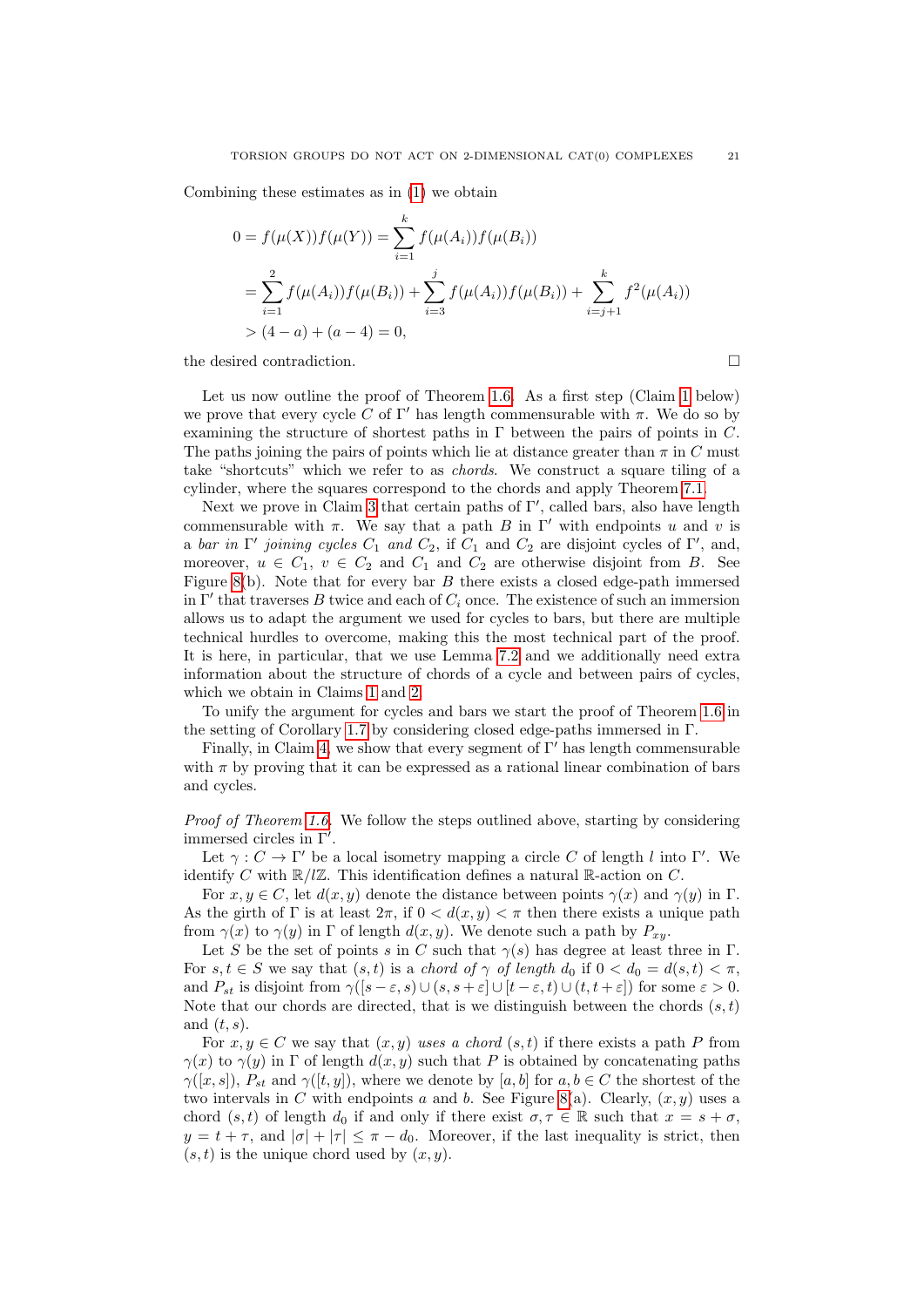

<span id="page-21-1"></span>FIGURE 8. (a) The pair  $(x, y)$  uses the chord  $(s, t)$ . (b) A bar joining cycles  $C_1$  and  $C_2$  is shaded. The pair  $(x, y)$  is spliced in C.

Note further that for every  $(x, y) \in C^2$  if  $(x, y)$  uses no chord, then there exist  $z, z' \in C$  such that  $\gamma(z) = \gamma(z')$ , and there exists a path from  $\gamma(x)$  to  $\gamma(y)$  in  $\Gamma$  of length  $d(x, y)$  obtained by concatenating paths  $\gamma([x, z])$  and  $\gamma([z', y])$ . Moreover, if  $d(x, y) < \pi$  then the converse also holds. If  $(x, y)$  uses no chord and the distance between x and y in C is larger than  $\pi$  then we say that  $(x, y)$  is a *spliced pair*, see Figure [8\(](#page-21-1)b). We denote the set of spliced pairs by  $Spl(\gamma)$ .

We now describe the square tiling to which we apply Theorem [7.1](#page-18-1) and Lemma [7.2.](#page-19-1) Let  $R = R(\gamma) \subset C^2$  be the annulus consisting of points  $(x, y)$  with x and y at distance at least  $\pi$  in C. Note that R is isometric to the product of a circle of length  $l\sqrt{2}$  and an interval of length  $l\frac{\sqrt{2}}{2} - \pi\sqrt{2}$ . Let  $\mathcal{K} = \mathcal{K}(\gamma)$  denote the set of all chords, and let  $S(K)$  for  $K \in \mathcal{K}$  denote the set of pairs  $(x, y) \in C^2$  which use K. For a chord  $K = (s, t)$  of length  $d_0$ , let  $z = \pi - d_0$ . As noted above,

$$
S(K) = \{ (s + \sigma, t + \tau) \mid -z \le \sigma + \tau \le z, -z \le \tau - \sigma \le z \},
$$

which is a square in  $R$  with side length  $z$ 2 and one side pair parallel to  $\partial R$ . Moreover, for distinct K the squares  $S(K)$  have disjoint interiors. Finally note that  $Spl(\gamma)=\operatorname{int}(R)-\bigcup_{K\in\mathcal{K}}S(K)$  by definition.

We will also use some of the terminology introduced above when considering a subgraph  $\Lambda$  of Γ, rather than an immersion. For vertices s, t of  $\Lambda$  we say that  $(s, t)$ is a *chord of*  $\Lambda$  *of length*  $d_0$  *and area*  $2(\pi - d_0)^2$  if  $0 < d_0 = d_{\Gamma}(s, t) < \pi$  and the first and last edge of the unique path P from s to t in  $\Gamma$  of length  $d_0$  do not lie in Λ. Note that if  $\gamma: C \to \Gamma$  is an immersion as above, and  $s, t \in C$  are such that  $(\gamma(s), \gamma(t))$  is a chord of  $\gamma(C)$  of length  $d_0$ , then  $(s, t)$  is a chord of  $\gamma$  of length  $d_0$ . If  $\gamma$  is injective then the converse also holds.

We are now ready for the first major claim, which in particular establishes the theorem in the case when  $\Gamma'$  is a cycle.

<span id="page-21-0"></span>**Claim 1.** *Let* C *be a cycle in* Γ <sup>0</sup> *of length* l*. Then*

- **a**): *l is commensurable with*  $\pi$ ,
- **b):** *the length of every chord of*  $C$  *is commensurable with*  $\pi$ *,*
- **c):** *for every point*  $p \in C$  *the total area of chords of* C *with both endpoints in*  $C - \{p\}$  *is at least*  $2\pi (l - 2\pi)$ *.*

*Proof.* Let  $\gamma$  be an isometry from a circle of length l onto C. For simplicity of notation we identify the domain of  $\gamma$  with C.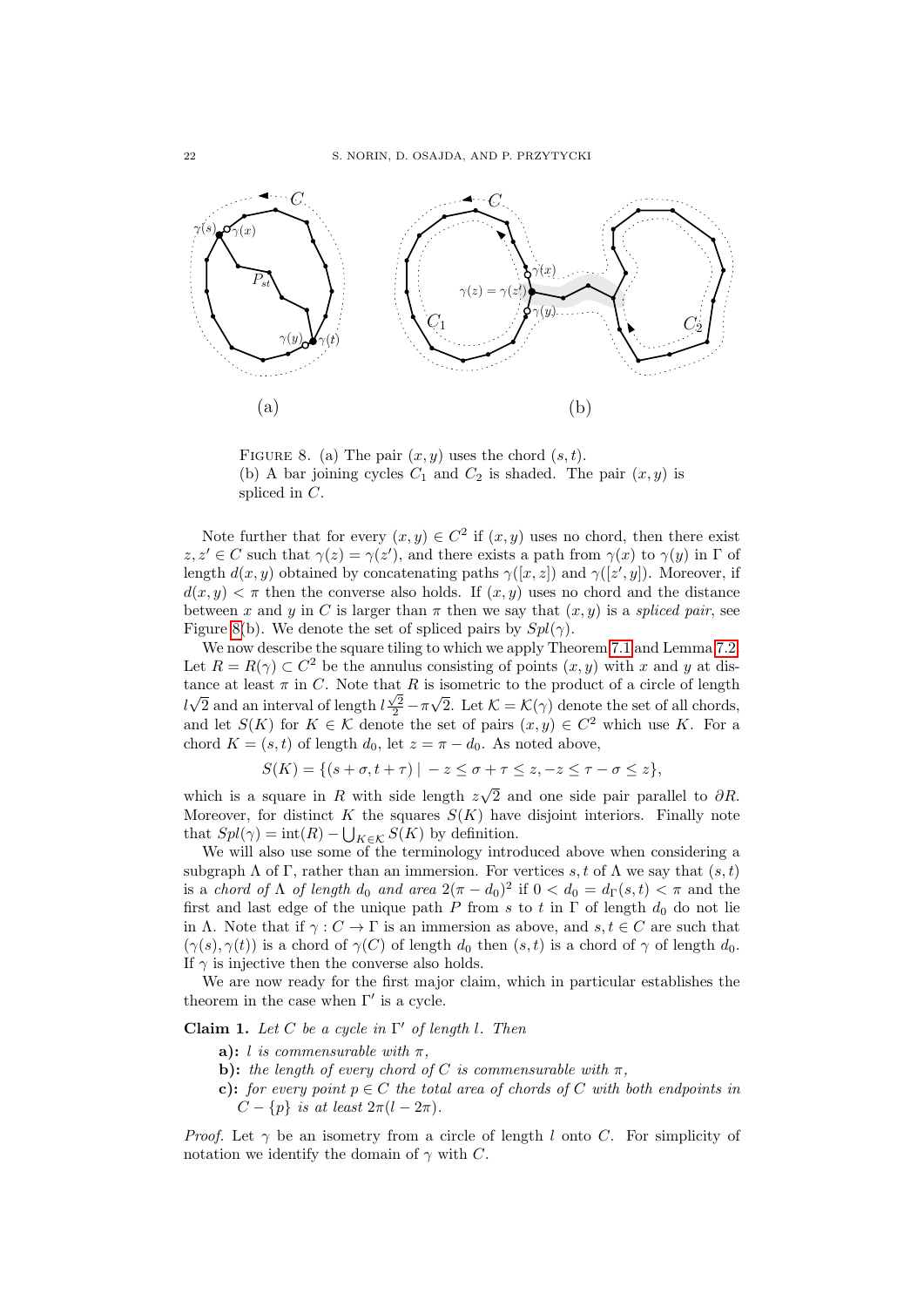Note that  $Spl(\gamma) = \emptyset$ . Thus  $\text{int}(R(\gamma)) \subseteq \bigcup_{K \in \mathcal{K}(\gamma)} S(K) \subseteq R(\gamma)$ . As  $\mathcal{K}(\gamma)$  is finite, it follows that  $R(\gamma) = \bigcup_{K \in \mathcal{K}(\gamma)} S(K)$ , and Theorem [7.1](#page-18-1) implies that  $l\sqrt{2}$  and  $\sum_{K \in \mathcal{K}(\gamma)} S(K)$ , and Theorem 7.1 implies that  $l\sqrt{2}$  $l\frac{\sqrt{2}}{2} - \pi\sqrt{2}$  are commensurable. Thus a) holds, and Theorem [7.1](#page-18-1) similarly implies that b) holds.

It remains to establish c). First note that the total area of all chords of  $C$  is equal to the area of  $R(\gamma)$ , which is  $l(l - 2\pi)$ . It remains to upper bound the area of chords of C with at least one end in p, i.e. chords of  $\gamma$  with at least one end in  $s = \gamma^{-1}(p)$ . Let  $K_1 = (s, t_1), K_2 = (s, t_2), \dots, K_n = (s, t_n)$  be all the chords starting at s. Suppose that  $K_i$  has length  $\pi - z_i$ . Then the area of  $S(K_i)$  is equal to  $2z_i^2$ , and  $S(K_i)$  intersects the line  $({s} \times C) \cap R$  in an interval of length  $2z_i$ . As  $(\{s\} \times C) \cap R$  has length  $l - 2\pi$ , we have  $\sum_{i=1}^{n} z_i \leq l/2 - \pi$ , and so the sum of the areas of the chords starting at s is at most  $2(\sum_{i=1}^n z_i)^2 \le 2(l/2 - \pi)^2$ . It follows that the area of chords of C with at least one end in p, is at most  $(l - 2\pi)^2$ . As  $l(l - 2\pi) - (l - 2\pi)^2 = 2\pi (l - 2\pi)$ , c) follows.

Next we need to extend Claim [1](#page-21-0) b) to a pair of disjoint cycles.

<span id="page-22-1"></span>**Claim 2.** Let  $C_1$ ,  $C_2$  be disjoint cycles of  $\Gamma'$ . Then every chord of  $C_1 \cup C_2$  has *length commensurable with* π*.*

*Proof.* Let  $l_i$  be the length of  $C_i$  for  $i = 1, 2$  $i = 1, 2$  $i = 1, 2$ . By Claim 1 a) and b) the lengths  $l_1$ and  $l_2$  are commensurable with  $\pi$  and so is the length of every chord of  $C_1$  and  $C_2$ . It remains to establish the claim for chords with one endpoint in  $C_1$  and another in  $C_2$ .

To do so we parallel the proof of Claim [1](#page-21-0) and the preceding construction of the square tiling. Let K be the set of chords  $(s, t)$  of  $C_1 \cup C_2$  with  $s \in C_1$ ,  $t \in C_2$ . We say that a pair  $(x, y) \in C_1 \times C_2$  uses a chord  $(s, t) \in \mathcal{K}$  if there exists a path of length  $d_{\Gamma}(x, y)$  from x to y in Γ obtained by concatenating a path in  $C_1$ , the minimal length path from s to t, and a path in  $C_2$ . Let  $S(K) \subseteq C_1 \times C_2$  be the set of pairs of points using the chord K of length  $\pi - z$ . Then analogously to the set or pairs or points using the chord K or length  $\pi - z$ . Then analogously to the earlier observations we have that  $S(K)$  is a square with side length  $\sqrt{2}z$ , the squares  ${S(K)}_{K \in \mathcal{K}}$  cover  $C_1 \times C_2$  and have disjoint interiors.

To apply Theorem [7.1](#page-18-1) we need to transform the tiling of  $C_1 \times C_2$  into a tiling of a product set, where the squares inherit the product structure. We do it as follows. Let  $n_1, n_2$  be positive integers such that  $n_1l_1 = n_2l_2$ . By lifting our tiling of  $C_1 \times C_2$ to the product of the  $n_1$ -fold cover of  $C_1$  and the  $n_2$ -fold cover of  $C_2$  we may assume without loss of generality that  $C_1$  and  $C_2$  have the same length  $l$ .

Let  $\gamma_1 : \mathbb{R}/\mathbb{Z} \to C_1$  and  $\gamma_2 : \mathbb{R}/\mathbb{Z} \to C_2$  be isometries. Let  $\psi : \mathbb{R}/\mathbb{Z} \times$  $\mathbb{R}/\mathbb{Z} \to C_1 \times C_2$  be defined by  $\psi(x, y) = (\gamma_1(x + y), \gamma_2(x - y))$ . Consider a chord  $K = (s,t) \in \mathcal{K}$  of length  $\pi - z$ . Then  $\psi^{-1}(S(K))$  consists of two squares of the form  $[x-z/2, x+z/2] \times [y-z/2, y+z/2]$ , where  $(x, y) \in (\mathbb{R}/\mathbb{Z})^2$  is either one of the two pairs satisfying  $\gamma_1(x+y) = s, \gamma_2(x-y) = t$ . Thus the preimage of our tiling of  $C_1 \times C_2$  is a square tiling of  $(\mathbb{R}/l\mathbb{Z})^2$  satisfying the conditions of Theorem [7.1,](#page-18-1) and by this theorem if  $K \in \mathcal{K}$  is a chord of length  $\pi - z$ , then z is commensurable with l. As l is commensurable with  $\pi$ , the claim follows.

We are now ready to establish that the conclusion of the theorem holds for bars.

# <span id="page-22-0"></span>**Claim 3.** *The length of every bar of*  $\Gamma'$  *is commensurable with*  $\pi$ *.*

*Proof.* Let B be a bar in  $\Gamma'$  with endpoints u and v, of length b, joining cycles  $C_1$ and  $C_2$  of length  $l_1$  and  $l_2$  respectively such that  $u \in C_1$ ,  $v \in C_2$ . Let  $\gamma : C \to \Gamma'$ be a local isometry from a circle C of length  $l = l_1 + l_2 + 2b$ , traversing B twice, and each of  $C_1$  and  $C_2$  once. Our goal is to apply Lemma [7.2](#page-19-1) to a tiling of  $R(\gamma)$ defined in the beginning of the proof.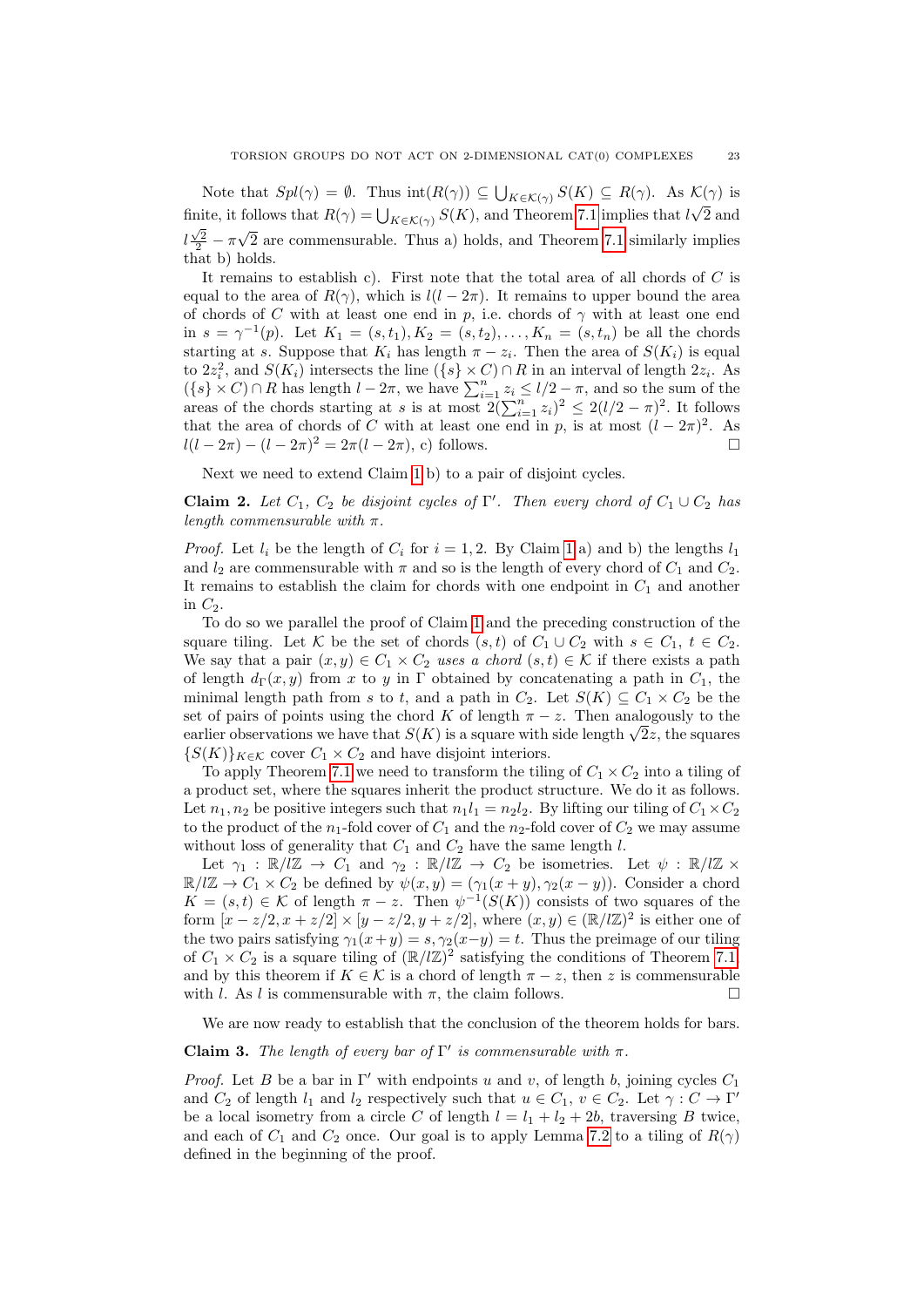Unlike in Claim [1,](#page-21-0) the set  $Spl(\gamma)$  of spliced pairs is not empty, but it is not hard to analyze. Let  $\gamma^{-1}(B) = [s_1, s_1 + b] \cup [s_2 - b, s_2]$  for some  $s_1, s_2 \in C$ . Then  $Spl(\gamma)$ consists of two rectangles: one with corners  $(s_1 - \pi, s_2), (s_1, s_2 + \pi), (s_1 + b + \pi, s_2 - \pi)$ b),  $(s_1 + b, s_2 - b - \pi)$ , and the other obtained from it by permuting the coordinates.

Let  $r = \pi \sqrt{2}$ , and let  $q = b\sqrt{2}$ . Let  $a = (l_1 + l_2)/\pi$ . Then  $l\sqrt{2} = 2q + ar$ , and thus  $R(\gamma)$  can be considered as a product of a circle  $\partial R$  of length  $2q + ar$  and an interval of length  $q + (a/2 - 1)r$ . Each of rectangles in  $Spl(\gamma)$  has a side of length r parallel to  $\partial R(\gamma)$ , and a side of length  $q + r$  orthogonal to it. The cylinder  $R(\gamma)$  is tiled by the rectangles in  $Spl(\gamma)$  and squares in  $\{S(K)\}_{K\in\mathcal{K}(\gamma)}$ , and the first three conditions of Lemma [7.2](#page-19-1) are satisfied for this tiling. Note that Lemma [7.2](#page-19-1) would immediately imply the claim.

Thus to prove the claim it remains to verify the last condition of Lemma [7.2,](#page-19-1) i.e. to show that the total area of the squares corresponding to the chords of  $\gamma$  with length commensurable with  $\pi$  is strictly greater than  $(a-4)r^2 = 2\pi(l_1 + l_2) - 8\pi^2$ .

By Claim [2,](#page-22-1) every chord of  $C_1 \cup C_2$  has length commensurable with  $\pi$ , and if such a chord has no endpoint in  $\{u, v\}$  then it corresponds to a chord of  $\gamma$  of the same length. By Claim [1](#page-21-0) c) the total area of the chords of  $C_i$  with no endpoint in  $\{u, v\}$  is at least  $2\pi l_i - 4\pi^2$ . It remains to find at least one chord of  $C_1 \cup C_2$  with one endpoint in  $C_1 - \{u\}$  and another in  $C_2 - \{v\}$ . Indeed, consider a point  $x \in C_1$ at distance at least  $\pi$  from u in  $C_1$ , and a point  $y \in C_2$  at distance at least  $\pi$  from u in  $C_2$ . Then the chord used by  $(x, y)$  cannot have an endpoint in  $\{u, v\}$  and so is as required.  $\square$ 

Let  $V(\Gamma'), E(\Gamma')$  denote the vertex and edge set of the graph  $\Gamma'$ . We finish the proof of the theorem by reducing it to Claims [1](#page-21-0) a) and [3.](#page-22-0) For the reduction it will be convenient for us to think of subgraphs of  $\Gamma'$  as elements of  $\mathbb{Q}^{E(\Gamma')}$ , the vector space of formal linear combinations of edges of  $\Gamma'$  with rational coefficients. Thus we identify every subgraph  $\Lambda$  of  $\Gamma'$  with  $\sum_{e \in E(\Lambda)} e$ . The theorem immediately follows from Claims [1](#page-21-0) a) and [3](#page-22-0) and the next claim, which uses the above convention.

<span id="page-23-0"></span>**Claim 4.** *Every segment of* Γ 0 *is a rational linear combination of cycles and bars of* Γ 0 *.*

*Proof.* Let P be a segment of Γ'. We assume without loss of generality that  $\Gamma'$ is chosen minimal subject to the conditions that the minimum degree of  $\Gamma'$  is at least two, and P is a segment of  $\Gamma'$ . We further assume by suppressing vertices of degree two in  $\Gamma'$  that every vertex of  $\Gamma'$  has degree at least three. In particular, every segment of  $\Gamma'$  is an edge. Subject to these assumptions there are only a few isomorphism types of graphs to consider, and the proof proceeds by exhaustive case analysis.

Note first that every non-loop edge  $e \in E(\Gamma')$  shares at least one endpoint with P, as otherwise  $\Gamma' - e$  contradicts the minimality of  $\Gamma'$ . Similarly, if  $w \in V(\Gamma') - V(P)$ is incident to a loop then  $deg(w) = 3$ . (We use  $deg(x)$  to denote the degree of a vertex x in  $\Gamma'$ .) By the previous observation the non-loop edge incident to w shares an endpoint with P. We call such a vertex w a *pseudoleaf* of  $\Gamma'$ .

Let u and v be the endpoints of P. Suppose first that  $deg(u) \geq 4$ . Let  $e \in$  $E(\Gamma') - E(P)$  be any edge incident to u. By the minimality of  $\Gamma'$ , either u or v has degree at most two in  $\Gamma' - e$ . Thus either e is a loop and deg(u) = 4, or e joins u and v and  $\deg(v) = 3$ . As one of these outcomes holds for every edge in  $E(\Gamma') - E(P)$  incident to u, we conclude that  $\Gamma'$  consists of P, a loop incident to u, an edge parallel to  $P$ , a pseudoleaf adjacent to v, which we denote by  $w$ , and a loop incident to  $w$ , see Figure [9\(](#page-24-0)a).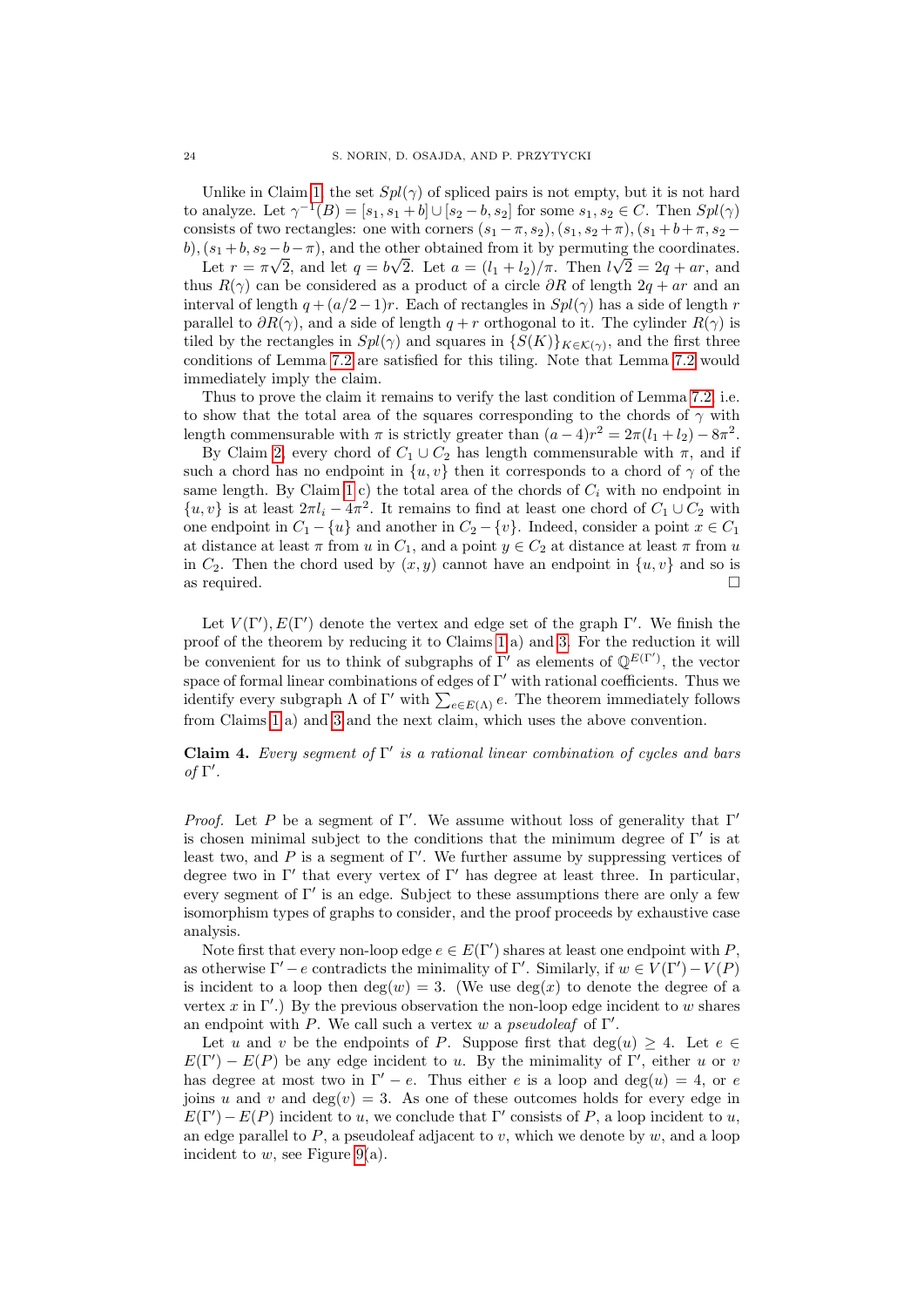

<span id="page-24-0"></span>Figure 9. Cases in the proof of Claim [4.](#page-23-0)

It is not hard to verify that the claim holds in this case, and we do so using the following notation, which will also be used in all the remaining cases. We denote the edge with endpoints  $x$  and  $y$  by  $xy$ , and in the case when there are several such edges in  $\Gamma'$  we denote them by  $xy_1, xy_2,...$  In particular, let  $P = uv_1$ .

Returning to our case, note that  $wv$  is a bar joining a loop at  $w$  and a cycle  $P + uv_2$ , while  $wv + P$  is a bar joining loops at w and u. Thus  $P = (wv + P) - wv$ is a difference of two bars, and the claim holds in this case. The case  $deg(v) \geq 4$  is symmetric.

It remains to consider the case  $\deg(u) = \deg(v) = 3$ . Suppose next that there exists  $w \in V(\Gamma') - \{u, v\}$  such that w is not a pseudoleaf. As every non pseudoleaf vertex in  $V(\Gamma') - \{u, v\}$  is incident to at least three edges which have u or v as their second endpoint, every vertex in  $V(\Gamma')$  except u, v and w is a pseudoleaf.

If  $\deg(w) \geq 4$ , then w is joined to each of u and v by a pair of parallel edges, see Figure [9\(](#page-24-0)b). In this case each of  $wv_1+ wv_2, wu_1+ wu_2, wv_1+ wu_1+P, wv_2+ wu_2+P$ is a cycle, and  $P$  is a rational linear combination of these cycles. Thus the claim holds.

If  $\deg(w) = 3$ , we suppose without loss of generality that w is joined to u by a pair of parallel edges, and to  $v$  by an edge. Then the remaining edge incident to  $v$  must have a pseudoleaf, which we denote by x, as its second endpoint, see Figure [9\(](#page-24-0)c). In this case, xv is a bar joining the loop at x to the cycle  $P + uw_1 + wv$ , and  $xv + P$  is a bar joining the loop at x and the cycle  $uw_1 + uw_2$ . Therefore, P is the difference of two bars, and the claim holds.

We reduced our analysis to the case when  $\deg(u) = \deg(v) = 3$  and every vertex in  $V(\Gamma') - \{u, v\}$  is a pseudoleaf. We now consider subcases depending on the number of edges joining  $u$  to  $v$ .

If there are three such edges, then  $P + uv_2$ ,  $P + uv_3$  and  $uv_2 + uv_3$  are each cycles, and  $P$  is a rational linear combination of these cycles, see Figure [9\(](#page-24-0)d). If exactly two edges join u to v, then there is a pseudoleaf adjacent to each of u and v. Denote these pseudoleaves by  $u'$  and  $v'$  respectively, see Figure [9\(](#page-24-0)e). Then  $uu'$  is a bar joining the loop at  $u'$  and  $P + uv_2$ , and similarly  $vv'$  is a bar. The path  $uu' + P + vv'$  is also a bar, joining the loops at u' and v', and P is a rational linear combination of the above three bars.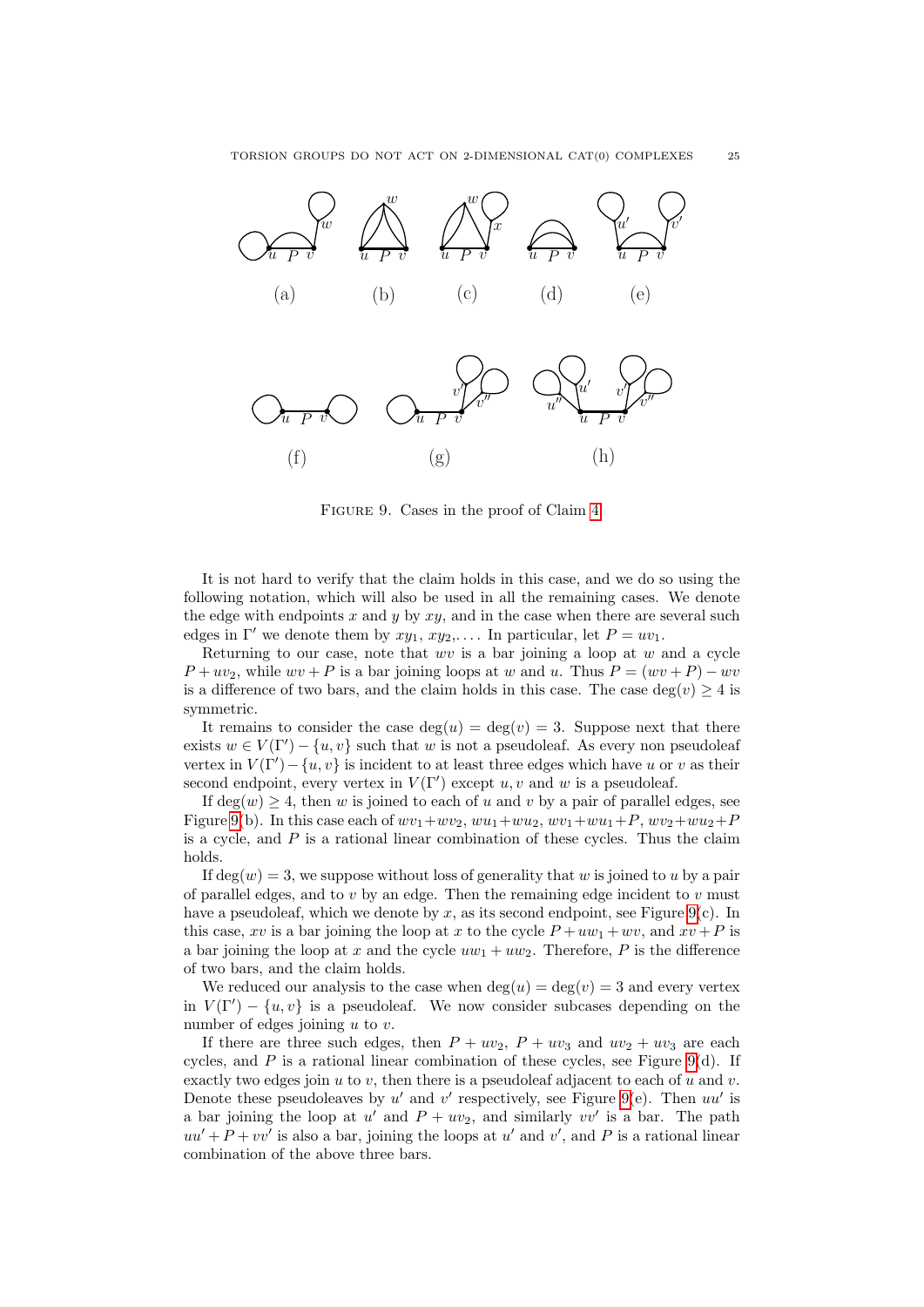It remains to consider the case when  $P$  is the unique edge between  $u$  and  $v$ . In this case each of  $u$  and  $v$  is either incident to a loop, or adjacent to two pseudoleaves. Up to symmetry there are three final cases to consider.

If both u and v are incident to a loop then P is a bar, see Figure [9\(](#page-24-0)f). If u is incident to a loop and v is adjacent to pseudoleaves  $v'$  and  $v''$ , then each of the paths  $v'v + P$ ,  $v''v + P$  and  $v'v + v''v$  is a bar joining the loops at its endpoints, and P is a rational linear combination of these bars, see Figure [9\(](#page-24-0)g). Finally, suppose that  $v$  is adjacent to pseudoleaves  $v'$  and  $v''$ , and  $u$  is adjacent to pseudoleaves u' and u'', see Figure [9\(](#page-24-0)h). Then P is a rational combination of bars  $v'v + v''v$ ,  $u'u + u''u, v'v + P + u'u, v''v + P + u''u$ . Thus the claim holds in this last case.  $\square$ 

### **REFERENCES**

- <span id="page-25-23"></span>[AZ18] Martin Aigner and Günter M. Ziegler, *Proofs from the Book*, Vol. 274, Springer, 2018.
- <span id="page-25-0"></span>[BB95] Werner Ballmann and Michael Brin, *Orbihedra of nonpositive curvature*, Inst. Hautes Études Sci. Publ. Math. **82** (1995), 169–209 (1996).
- <span id="page-25-19"></span>[BB96] Werner Ballmann and Sergei Buyalo, *Nonpositively curved metrics on* 2*-polyhedra*, Math. Z. **222** (1996), no. 1, 97–134.
- <span id="page-25-2"></span>[Bes00] Mladen Bestvina, *Questions in Geometric Group Theory* (2000), available at [https:](https://www.math.utah.edu/~bestvina/eprints/questions.pdf) [//www.math.utah.edu/~bestvina/eprints/questions.pdf](https://www.math.utah.edu/~bestvina/eprints/questions.pdf).
- <span id="page-25-3"></span>[Bri07] Martin R. Bridson, *Problems concerning hyperbolic and* CAT(0) *groups* (2007), available at <https://docs.google.com/file/d/0B-tup63120-GVVZqNFlTcEJmMmc/edit>.
- <span id="page-25-9"></span>[BH99] Martin R. Bridson and André Haefliger, *Metric spaces of non-positive curvature*, Grundlehren der Mathematischen Wissenschaften [Fundamental Principles of Mathematical Sciences], vol. 319, Springer-Verlag, Berlin, 1999.
- <span id="page-25-5"></span>[Cap14] Pierre-Emmanuel Caprace, *Lectures on proper* CAT(0) *spaces and their isometry groups*, Geometric group theory, IAS/Park City Math. Ser., vol. 21, Amer. Math. Soc., Providence, RI, 2014, pp. 91–125.
- <span id="page-25-16"></span>[CL10] Pierre-Emmanuel Caprace and Alexander Lytchak, *At infinity of finite-dimensional* CAT(0) *spaces*, Math. Ann. **346** (2010), no. 1, 1–21.
- <span id="page-25-18"></span>[Deh03] Max Dehn, *Über zerlegung von rechtecken in rechtecke*, Math. Ann. **57** (1903), no. 3, 314–332.
- <span id="page-25-12"></span>[Gri84] Rostislav I. Grigorchuk, *Degrees of growth of finitely generated groups and the theory of invariant means*, Izv. Akad. Nauk SSSR Ser. Mat. **48** (1984), no. 5, 939–985.
- <span id="page-25-22"></span>[Had57] Hugo Hadwiger, *Vorlesungen über Inhalt, Oberfläche und Isoperimetrie*, Springer, 1957.
- <span id="page-25-8"></span>[HMP14] Richard Gaelan Hanlon and Eduardo Mart´inez-Pedroza, *Lifting group actions, equivariant towers and subgroups of non-positively curved groups*, Algebr. Geom. Topol. **14** (2014), no. 5, 2783–2808.
- <span id="page-25-20"></span>[Hat02] Allen Hatcher, *Algebraic topology*, Cambridge University Press, Cambridge, 2002.
- <span id="page-25-21"></span>[Iva14] Sergei Ivanov, *On Helly's theorem in geodesic spaces*, Electron. Res. Announc. Math. Sci. **21** (2014), 109–112.
- <span id="page-25-4"></span>[Kap08] Michael Kapovich, *Problems on boundaries of groups and Kleinian groups* (2008), available at <https://docs.google.com/file/d/0B-tup63120-GOC15RW8zMDFZZjg/edit>.
- <span id="page-25-14"></span>[LP20] Stéphane Lamy and Piotr Przytycki, *Presqu'un immeuble pour le groupe des automorphismes modérés*, Ann. H. Lebesgue (2020), to appear, available at  $arXiv:1802.00481$ .
- <span id="page-25-10"></span>[Mar15] Timothée Marquis, *A fixed point theorem for Lie groups acting on buildings and applications to Kac-Moody theory*, Forum Math. **27** (2015), no. 1, 449–466.
- <span id="page-25-15"></span>[Mas86] Howard Masur, *Closed trajectories for quadratic differentials with an application to billiards*, Duke Math. J. **53** (1986), no. 2, 307–314.
- <span id="page-25-13"></span>[Osa18] Damian Osajda, *Group cubization*, Duke Math. J. **167** (2018), no. 6, 1049–1055. With an appendix by Mikaël Pichot.
- <span id="page-25-6"></span>[PS09] Panos Papasoglu and Eric Swenson, *Boundaries and JSJ decompositions of* CAT(0) *groups*, Geom. Funct. Anal. **19** (2009), no. 2, 559–590.
- <span id="page-25-7"></span>[PS18] , *Finite cuts and* CAT(0) *boundaries* (2018), sumbitted, available at [arXiv:](arXiv:1807.04086) [1807.04086](arXiv:1807.04086).
- <span id="page-25-11"></span>[Par03] Anne Parreau, *Sous-groupes elliptiques de groupes linéaires sur un corps valué*, J. Lie Theory **13** (2003), no. 1, 271–278 (French, with English summary).
- <span id="page-25-17"></span>[Sag95] Michah Sageev, *Ends of group pairs and non-positively curved cube complexes*, Proc. London Math. Soc. (3) **71** (1995), no. 3, 585–617.
- <span id="page-25-1"></span>[Swe99] Eric L. Swenson, *A cut point theorem for* CAT(0) *groups*, J. Differential Geom. **53** (1999), no. 2, 327–358.